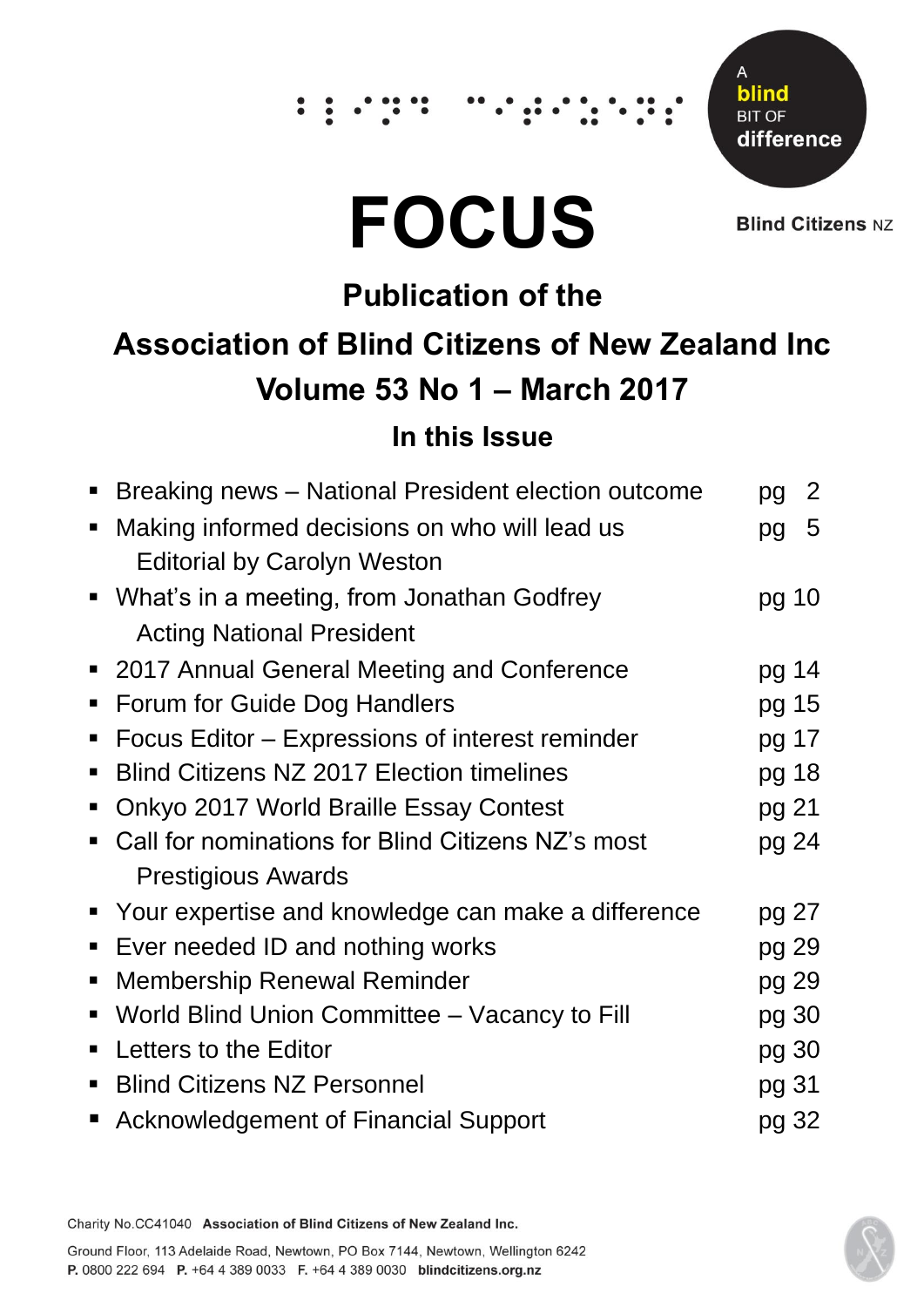## **Breaking news – National President Election Outcome From Rose Wilkinson, Returning Officer**

An extra-ordinary election to fill the National President vacancy was notified in the December 2016 Focus issue. Voting in this extraordinary election closed at 4pm Tuesday 21 March. Now, just as our March Focus issue heads to the printer, we have finished counting your votes. The opportunity to share news of the outcome is too good to miss. To recap – at the close of nominations on Tuesday 31 January 2017, three nominations to fill the vacancy were received. In alphabetical order by surname these being from: Jonathan Godfrey, Jonathan Mosen, and Daniel Phillips.

Congratulations are extended to Jonathan Godfrey, the successful candidate elected to fill the National President vacancy. He takes office immediately, filling the vacancy created when Clive Lansink resigned in November 2016. Jonathan Godfrey will complete Clive Lansink's term of office which concludes at the end of Blind Citizens NZ's 2017 Annual General Meeting and Conference.

## **Extra Ordinary Election - Member-at-Large Vacancy Notice from Rose Wilkinson, Returning Officer**

Jonathan Godfrey's newly elected position of National President, means he must vacate his Member-at-Large position on the Board. The term of office for the vacated position concludes at the end of Blind Citizens NZ's 2018 Annual General Meeting and Conference.

The Board has confirmed procedures to conduct an extra-ordinary election to fill the Member-at-Large vacancy. Voting members should note that timelines for an extra-ordinary election are set by the Board. They vary to those for annual, scheduled elections. Timeframes for this extra-ordinary election are stringent.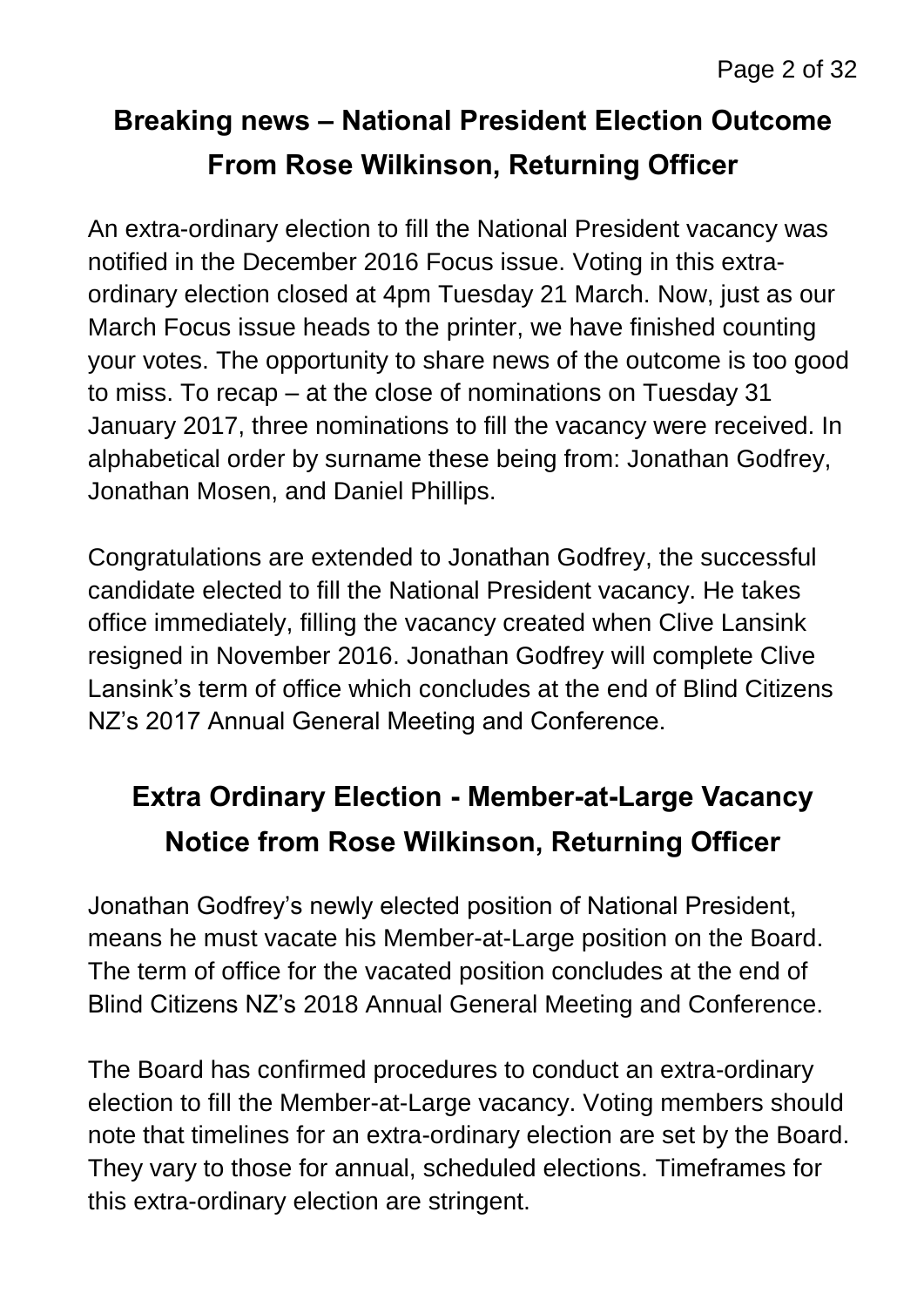- **1. Term of Office**: the successful candidate will commence in the position immediately following the conclusion of the election. Their term of office will conclude at the end of Blind Citizens NZ's 2018 Annual General Meeting and Conference. Guidelines that outline duties and responsibilities of Members-at-Large, and of Board Members in general, are available from the National Office upon request.
- **2. Who can participate in this extra-ordinary election**? You will be eligible, provided that at the close of nominations, you are recorded as a financial Ordinary Member on the member database held by the National Office of Blind Citizens NZ. Candidates must live in New Zealand. Associate members are not eligible to participate in Blind Citizens NZ's election processes.
- **3. The nomination process**: nominations must be endorsed by the nominee (i.e. the person standing for election), the person proposing the nomination and the seconder. Nomination forms require the signature of each of these three individuals. Email procedures similarly require each of the three individuals to actively confirm their role in the nomination process. Candidates choosing the email procedure, are required to contact the Returning Officer to notify their intent to use this option, prior to this occurring. Instructions for the email nomination procedure will be provided.
- **4. When do nominations close:** nominations must be received and in the hands of the Returning Office no later than **4pm, Thursday 20 April 2017.** Candidates are required to submit their CV with their completed nomination. You can request a nomination form from our National Office, or you can locate it on our website.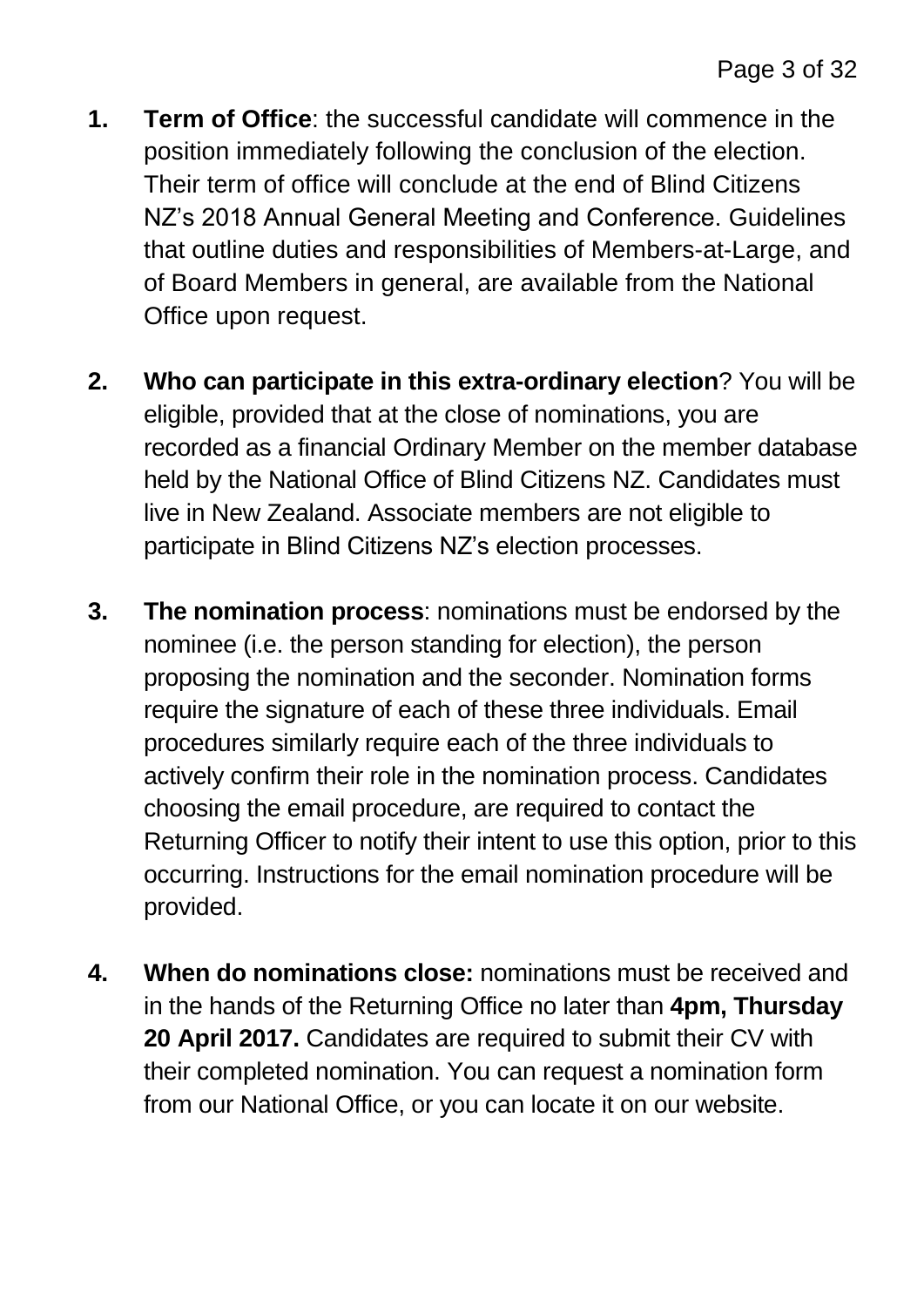- **5. Conducting the election:** after nominations close, and in the event more than one nomination is received to fill the Member-at-Large vacancy, ballot material will be provided to all eligible Ordinary (voting) Members. Ballot material will be distributed in the member's preferred format no later than **Wednesday 3 May 2017.**
- **6. Options for receiving receive ballot material and voting**: Blind Citizens NZ has several options for receiving ballot material, and three options to choose from, to cast your vote. You can receive ballot material in: large print, CD (audio), electronic (email), braille, or TIS (Blind Citizens NZ National Feedback Line bulletin on the Blind Foundation's Telephone Information Service). When casting your vote, you have the choice of a paper-embossed ballot paper, braille voting cards, or TIS. If you are yet to experience TIS as an option why not try it? Voters who use TIS prefer it for so many reasons – they no longer need to watch for ballot material to arrive in the mail. They cast their vote knowing it will be recorded immediately i.e. no more worries about whether their vote will reach the returning officer in time to be counted.

Completed ballots (votes cast) must be received at the National Office no later than **4.00 pm, Friday 26 May 2017.** The counting of votes will take place the afternoon of Monday 29 May 2017.

Anyone requiring more information, a print nomination form, finding out more about the email option, checking if you are financial, using TIS, checking that we have your preferred format correctly listed, or any other aspect of the election procedure, please contact our National Office on any of the following options: Phone 0800-222-6940 or 04-389- 0033; post to PO Box 7144, Newtown, Wellington 6242; Fax: 04-389- 0030; or email [election@abcnz.org.nz](mailto:election@abcnz.org.nz)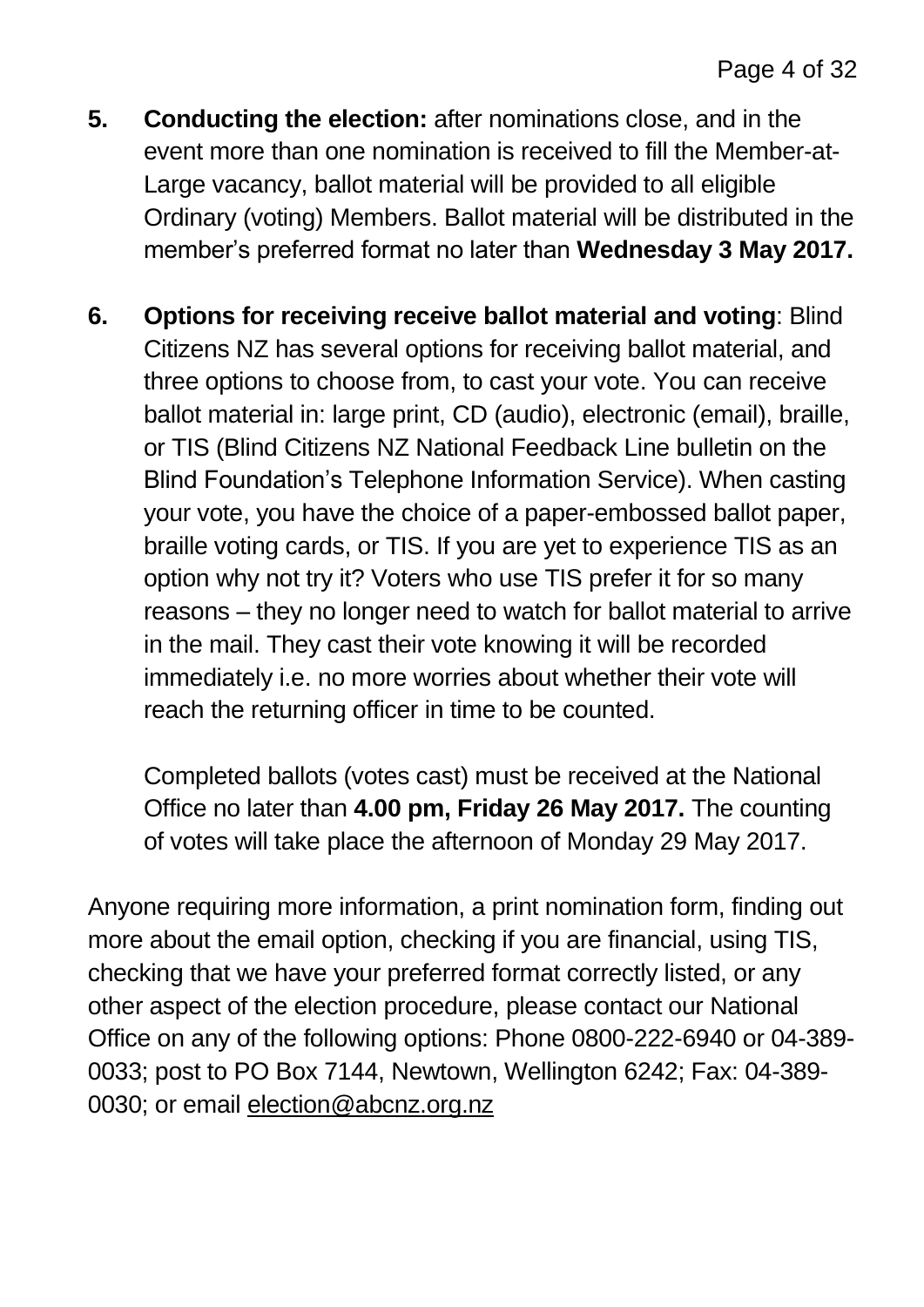## **Making informed decisions on who will lead us Editorial from Carolyn Weston**

Here we are, another year 2017 and I'm still asking myself where did 2016 go. Never mind, we are now well into 2017 which will bring some changes and no doubt new challenges.

Over the past few months we have been swamped with elections. Our Local Body Elections and Blind Citizens NZ Board Elections, both held in October. We also watched in amazement the USA Presidential Elections where Donald Trump won from Hillary Clinton.

The Royal New Zealand Foundation of the Blind's (RNZFB) Board of Director elections also took place in late October. Then in November it was announced that Blind Citizens NZ's then National President Clive Lansink, had been successful in being elected on to the Blind Foundation's Board. Clive Lansink then resigned as our National President so he could take his seat on the RNZFB's Board. His resignation as National President of Blind Citizens NZ meant Blind Citizens NZ needed to hold another election so we can elect a new National President. In early February, Rose Wilkinson, our Returning Officer announced that three candidates were standing for National President.

One issue dominating discussions in and out of Board-rooms and amongst people involved in any organisation is Board member's accountability to their membership. This is important as people will stand for a position in governance, stating they want to achieve outcomes which will benefit the people the organisation is serving. Election information packs should contain candidate's reasons for standing and what they hope to achieve if they are elected into the position they seek.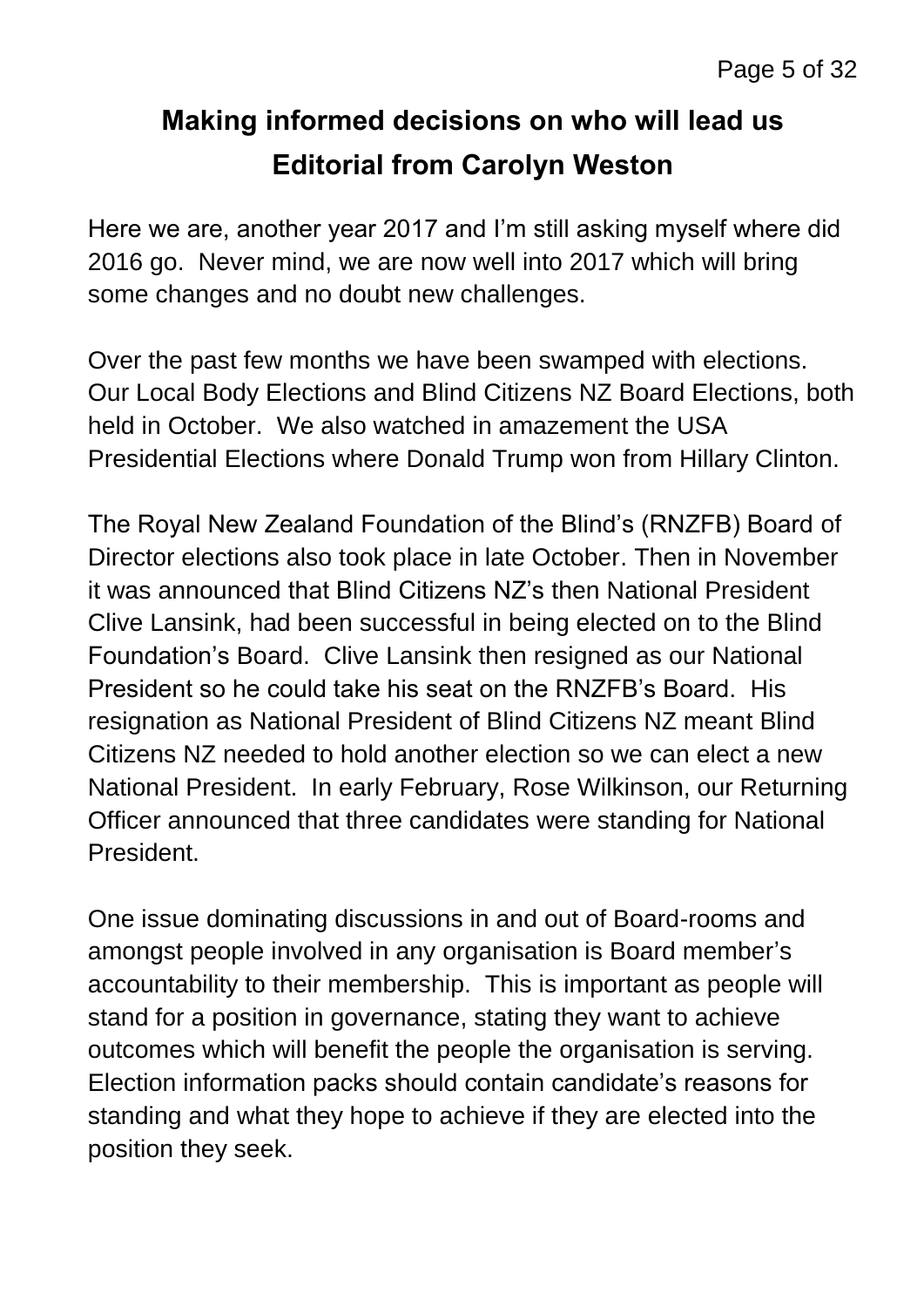Election candidates are usually restricted in the number of words they can write in their CV, resulting in many voters not having enough information on each candidate to cast an informative vote.

Candidates elected on to boards such as the RNZFB Board of Directors and Blind Citizens NZ's Board are accountable to all members of that organisation. Voters will want to know if successful candidates are following through with their promises or not. There is more than this to accountability, like paid employment positions, people have to account for their actions to either their boss or in a governance position of an organisation such as Blind Citizens NZ, to their members.

There are some quantitative measures we can use by examining the Minutes of meetings for example, the number of meetings each board member attends, how often each person moves or seconds a motion and sometimes, depending on the style of the Minutes, how often each board member speaks. This gives only half the picture as Minutes don't include qualitative measures, identifying the amount of work and value each board member brings to the governing function. You may be interested to know that whilst you are struggling with this aspect of accountability, so are many boards. There are some mechanisms boards can use to measure their individual Board members and the Board as a whole performance but these can be problematic due to various styles of mechanisms used and how measurements are reported. The main point is that most boards today are grappling with the issue of self or external performance appraisals. Whilst this may not address members concerns about board accountability, including individual's performance, I hope that it demonstrates that many boards' personnel are striving to address accountability through mechanisms such as Board performance appraisals.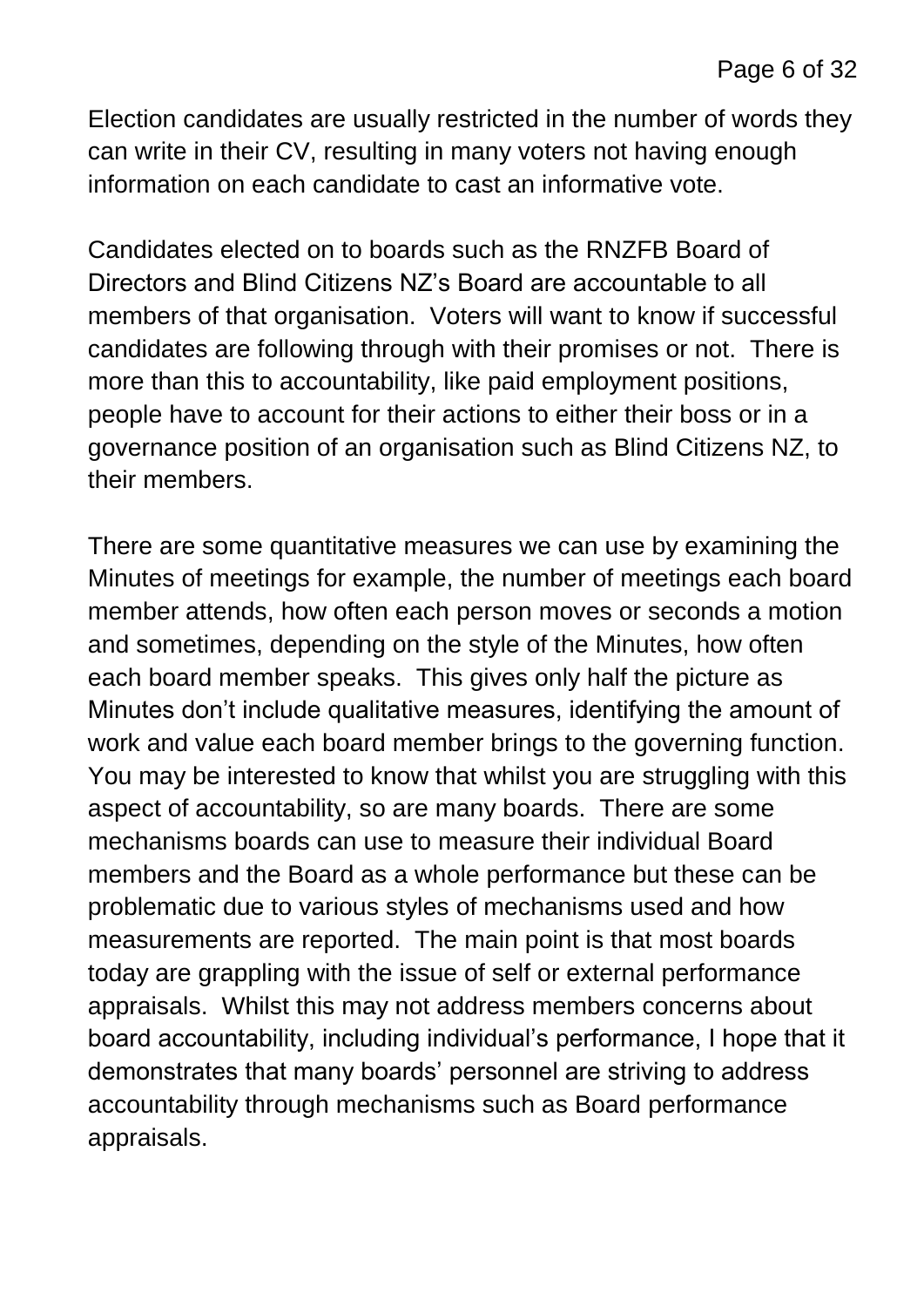Now back to elections. At each of the 2014 and 2016 Blind Citizens NZ's Annual General Meeting and Conference, sessions were held, where candidates standing for the RNZFB's Board of Directors were able to give further information about themselves and why they were standing for the Board. Each candidate was invited to present a two minute speech, and they participated in a question and answer session. Personally I found these sessions very informative.

Last year, all six candidates accepted the invitation to speak and answer questions at the Sunday morning session. This enabled Conference attendees and other Blind Citizens NZ members to ask questions either prior to the start of proceedings or at Conference. This session was revealing as it provided us, the voters, with more information about each candidate, their values, dreams and what they hoped to achieve if they were elected on to the Board of Directors. This session enabled us to make a more informed choice on whom to vote for.

Blind Citizens NZ hopes the RNZFB will begin providing opportunities for all their governing members to listen or participate in a similar session described as above so voters can make an informed vote in future elections.

Discovering the benefits of hearing candidates' two-minute speeches and, participating in question and answer sessions, I wonder why Blind Citizens NZ haven't provided us with opportunities to learn more about our own Board and National President candidates standing for election. Blind Citizens NZ's voters have the same rights as RNZFB's voters to learn as much as we can about each candidate prior to casting our vote.

In 2015 Blind Citizens NZ was unable to hold an RNZFB Board of Directors' candidates' session for reasons outside its control.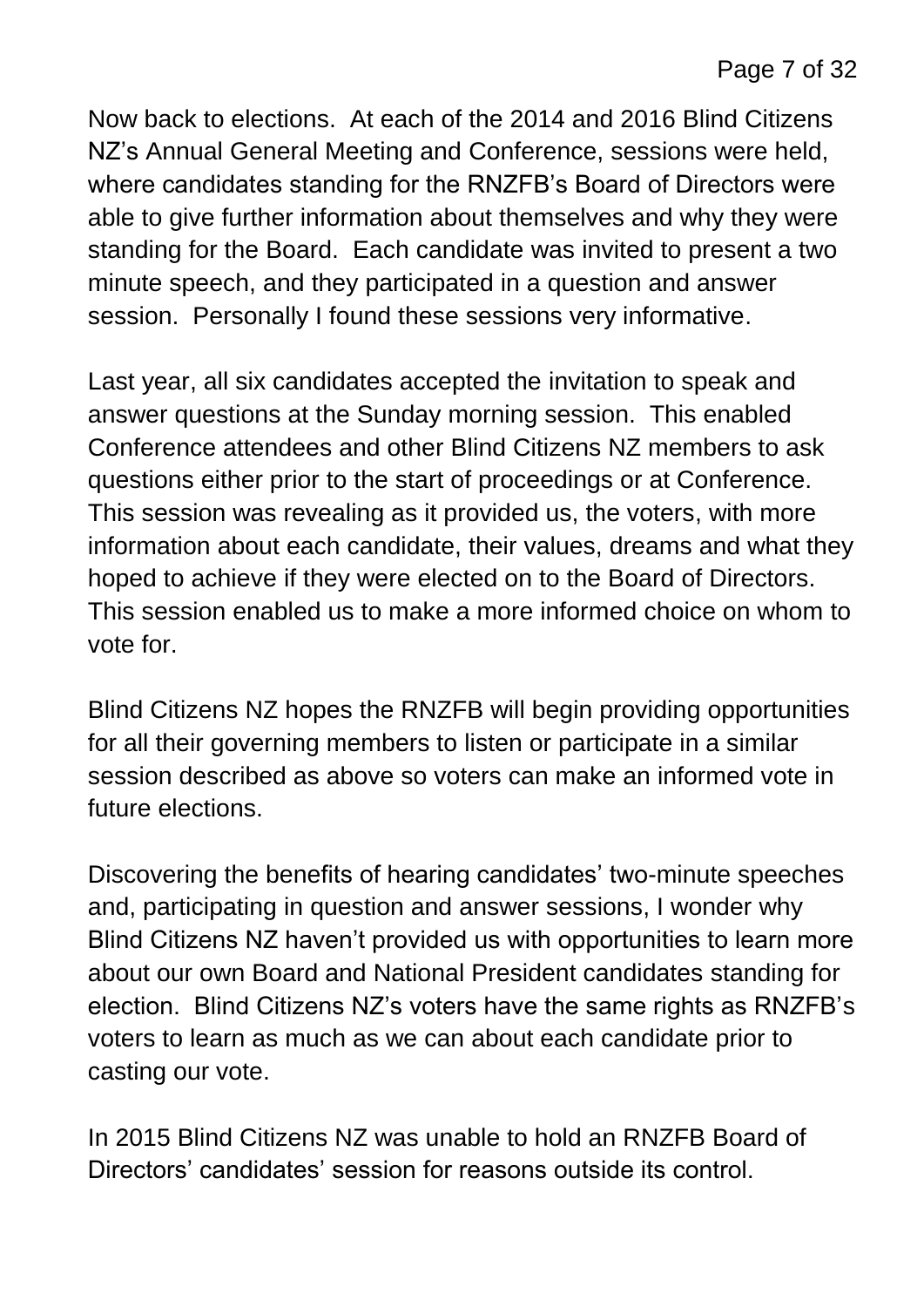At present we have double standards, expecting more accountability from candidates standing for the RNZFB Board of Directors than from those standing for Blind Citizens NZ's Board. We should expect all prospective leaders within our blind community to speak up and state what their values, dreams and aims are, for standing for that particular board. This is the starting point for each board member's accountability back to the electorate. Yes, Blind Citizens NZ's Board candidates do write a CV and give reasons why they want to stand for our Board as candidates standing for the RNZFB's Board do. The question we should ask is why should one set of candidates be given the opportunity to provide further information to assist voters to make an informed choice but not provide this opportunity to our own Blind Citizens NZ Board candidates? As a voter in both elections I want to know as much as I can about all candidates before voting.

I have no idea why Blind Citizens NZ's Board have provided us with a wonderful opportunity to learn more about the RNZFB's Board candidates but have neglected to provide the same level of information sharing in their own elections. Now we have a tried mechanism in place enabling more information sharing, shouldn't Blind Citizens NZ's Board candidates also be prepared to share more information such as answering questions put to them during the election?

When I am voting in any election I want to learn more about all candidates standing for the positions. Many blind people ask about the RNZFB's Board of Directors accountability back to their community but how often do we ask questions about the accountability of Blind Citizens NZ Board members? We should be asking questions from all board or executive committee members within the blind and wider disability consumer organisations. People may argue that the RNZFB who provides services to us should be more accountable to those who receive services.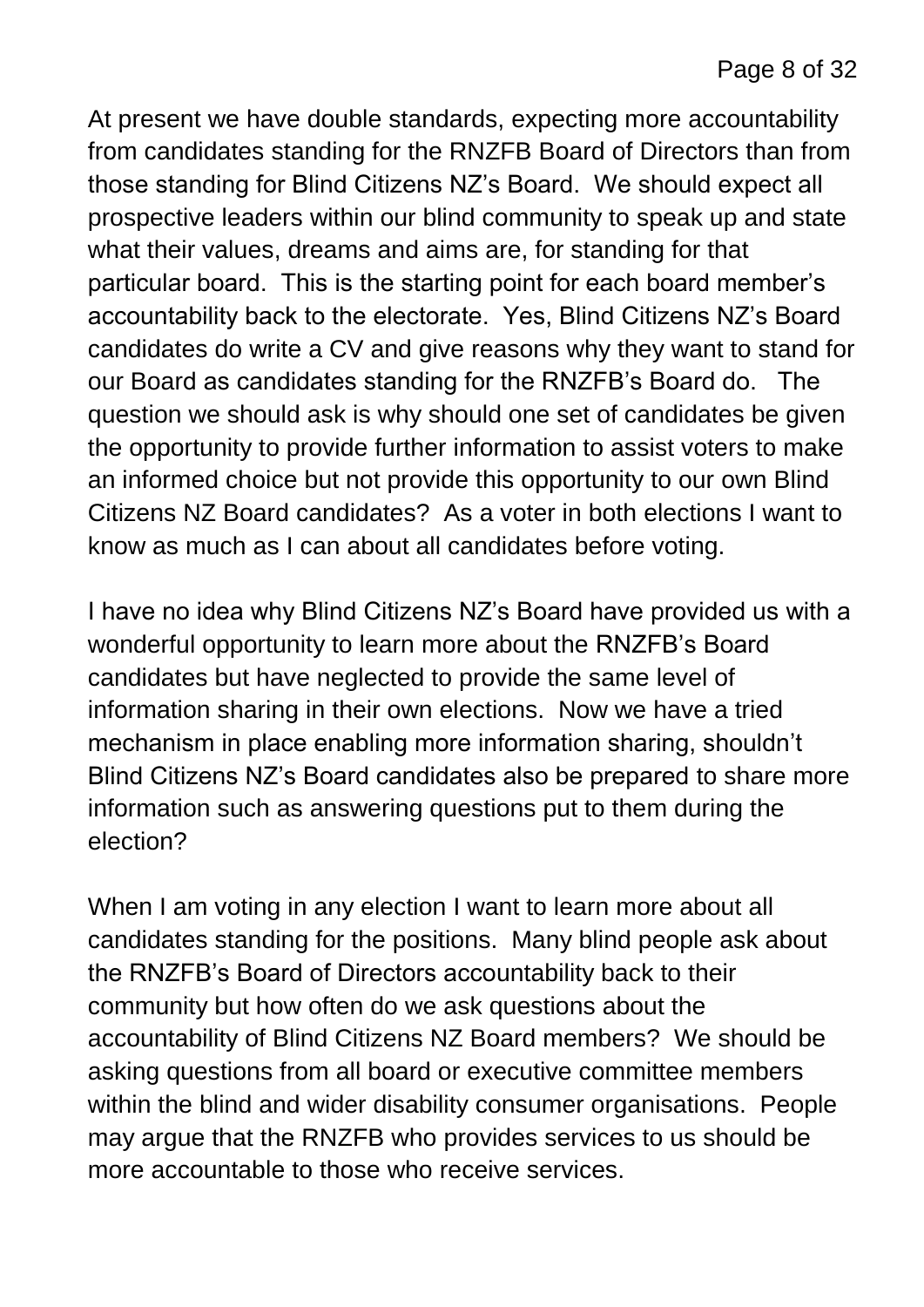It is a good point and I wouldn't argue with that ideology but I believe other leaders of organisations in our blind community should be accountable because they are providing blind people advantages such as peer support, advocacy, recreation and social interaction. You could argue that these are not the same as providing guide dogs, a talking book library or rehabilitation services etc. however our blind consumer organisations enrich the lives of all blind New Zealanders by advocating for talking ATMs at banks, audio described TV and theatre, better access within our cities and towns and much more.

At the beginning of this editorial I spoke of possible changes occurring in the Focus Editor role. We have been advertising for someone to fill this position and all going well, we may have someone keen to take over this role. Time will tell, and for now, I take this opportunity to thank those people who have passed on feedback about my editorials.

Over the years I've heard blind people criticising Blind Citizens NZ for many reasons. They've forgotten the vision, determination and fighting spirit our blind forefathers and mothers gave to our blind community. If the Dominion of the Blind wasn't created in 1945 where would we be today? If we hadn't fought and won blind persons' selfdetermination giving us the right to nominate and elect people on to the RNZFB Board of Directors, would The Blind Foundation Board still be appointed and controlled by Government and sighted people? If we hadn't led the way would other disabled people have gain consumerism and would Governments have placed disability issues higher in their agendas, establishing and maintaining a Minister for Disability Issues and the Office for Disability Issues? If we hadn't spoken up about issues relating to accessible environments, public transport, education, career training and employment where would we be now? Our history proves that we have had to fight and win many battles but the war isn't over yet, we still have many more battles to fight and win.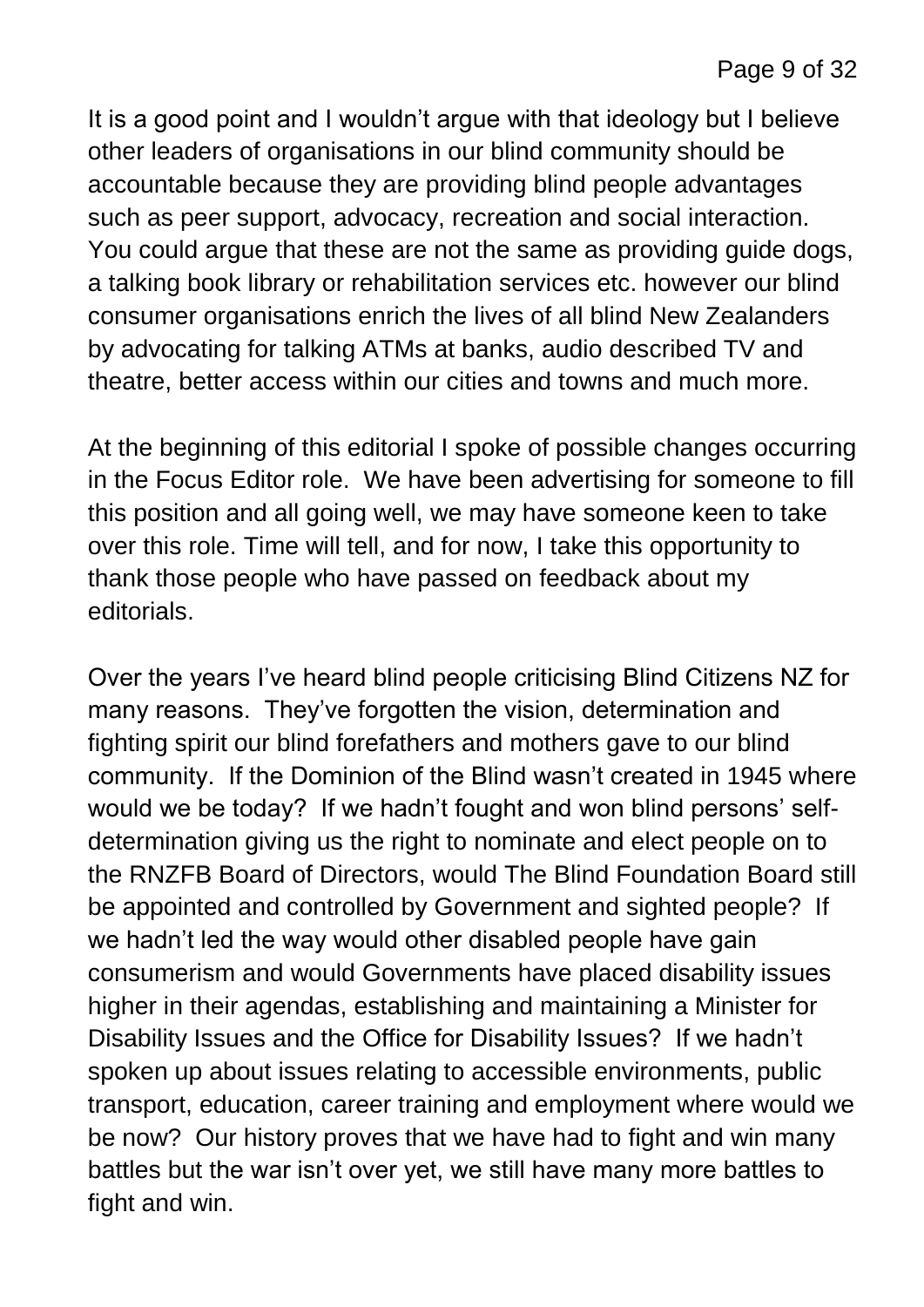Until blind and vision impaired people enjoy the same life-styles as our sighted peers, Blind Citizens NZ and other disability consumer organisations must continue leading us on the path to an accessible world for all

## **What's in a Meeting? Jonathan Godfrey, National President**

Not so long ago, the older of my two daughters asked me what I do in all those meetings I go to. Her question deserved an answer that was true, but more importantly, it had to be meaningful with respect to what those meetings represented to her. It might have been a question asked by a four and a half year old girl, but I suspect it is a question the membership ought to ask of your Board and National President. For Annabelle, the meetings I attend seem numerous, long, and far away; to make things worse, she doesn't really understand what we want to talk about because so many of the issues just don't exist in her world. Her lovely naivety has caused me to think about the work your Board does on behalf of blind New Zealanders and the role your National President plays as part of that team.

A large portion of Board time and effort goes into making sure Blind Citizens NZ exists, and will continue to exist for as long as is necessary so that all blind New Zealanders can enjoy the lives we choose for ourselves. For many years now we've relied on the support of the Blind Foundation as our major funding source. As in recent years, we've negotiated an agreement with the Foundation to do the advocacy work our members have determined is important to blind people. I'm pleased to report that we've received a significant increase in the level of support from the Foundation because we've demonstrated that we are the organization in the best position to do the advocacy work required.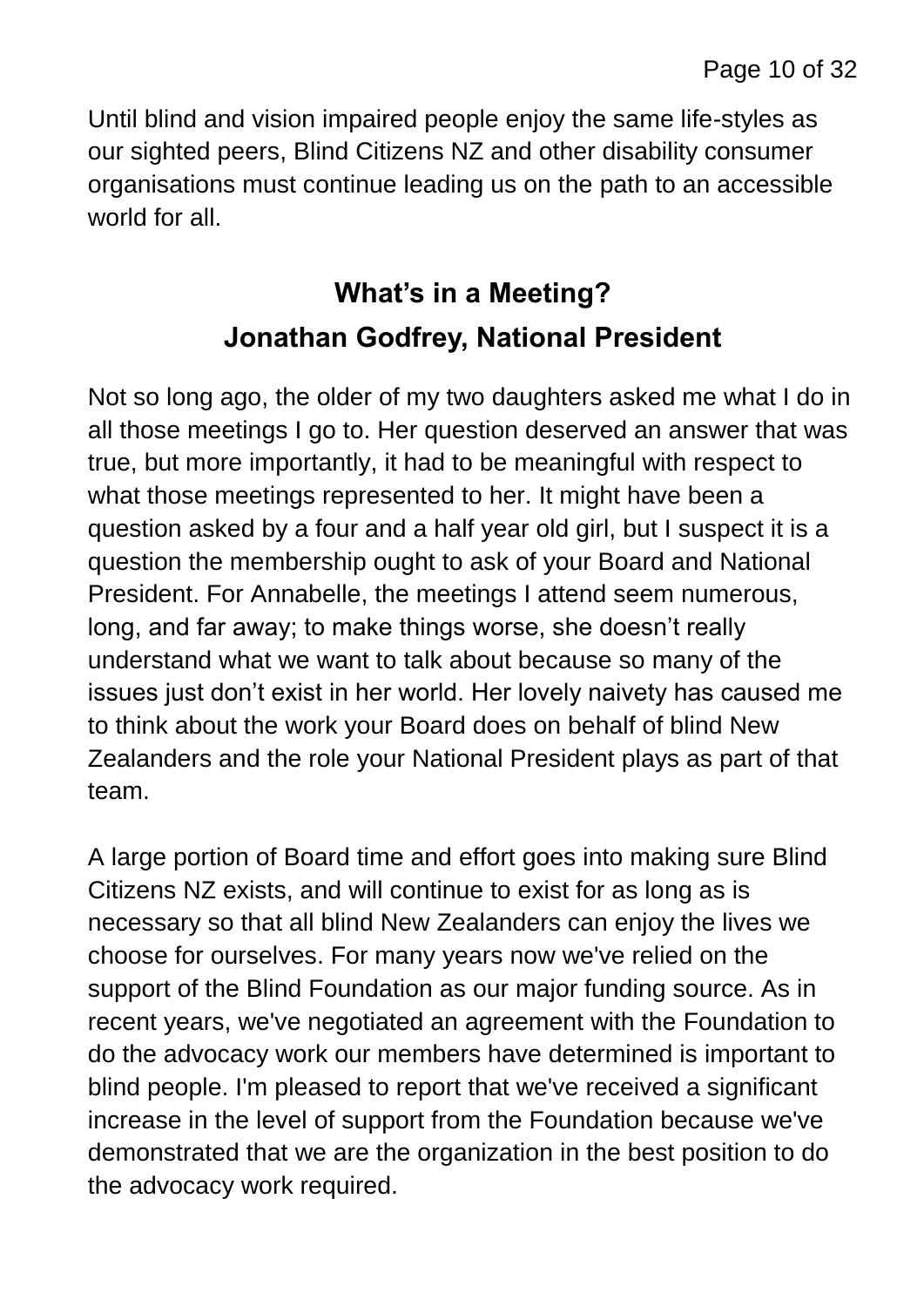Blind Citizens NZ is a leading Disabled People's Organisation (DPO) which has opportunities to influence Government officials so that improvements can be made. We can see the impact we have had on the Disability Action Plan and the new New Zealand Disability Strategy, but I suspect that seeing how this work changes the world we live in is a little more difficult for our grass roots membership. I do worry that members might not see the value of the work we do as having a positive impact on their everyday lives because those changes have a long-term impact and therefore don't lead to overnight change. There are other advocacy topics to work on that could have more immediate impact though.

Let's compare two current issues receiving the Board's attention.

- **1.** The NZ Transport Agency has recently released a proposal to allow young children under supervision of an adult to ride bicycles on the footpaths.
- **2.** Our annual conference passed a resolution about the need for touch screens to be made accessible to blind passengers on international flights.

Both issues affect blind people, but they affect different blind people differently. Most of us use footpaths at some time; everyone using a footpath wants to be safe; and none of us wants to see young children riding bikes to be in danger. Relatively speaking, few of us will travel on international flights, but all of us that do take these flights will rely on another passenger or a member of the crew to help us drive the touch screen. The problem is that those touch screens are the way most passengers will call for a member of the crew to help them, and interrupting another passenger's sleep or enjoyment of a movie so they can help call for the crew is an imposition. I suggest that might leave some blind passengers feeling vulnerable and unsafe, just like a blind pedestrian being surprised by seemingly random cyclists on the footpath.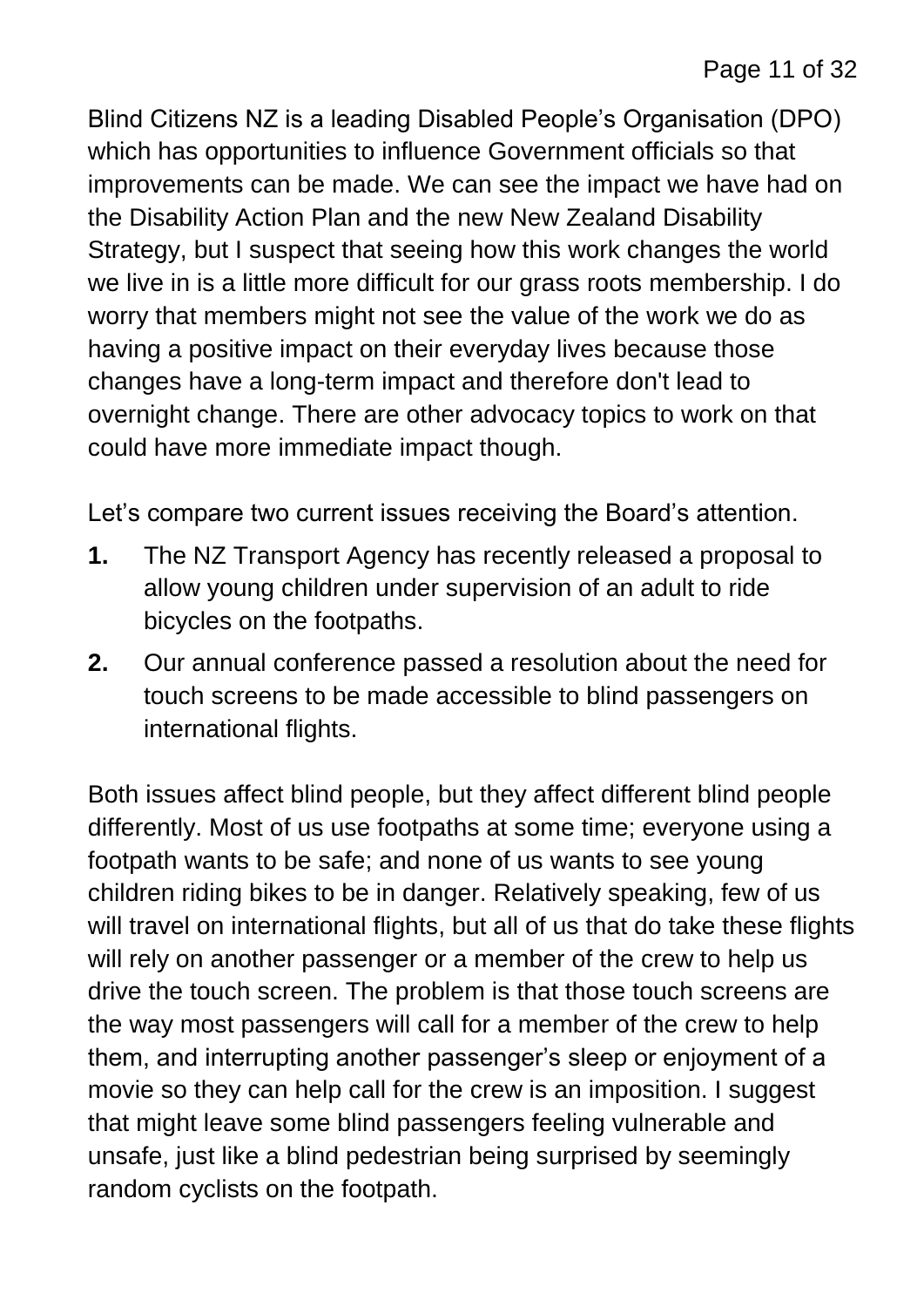These issues both have merit, but the Board must decide how best to progress each of them and the very long list of other issues we have before us. We must weigh up the amount of effort needed to make progress, be ready to take advantage of opportunities that come along, and work out which allied organizations are most likely to have an interest in supporting our work. For example, it is my hope that we get a chance to make a submission on the pedestrian issue and get to back up our written work with an opportunity to speak to the Select Committee because it is important that Government hear from "blind people speaking for ourselves". I believe we are more likely to get this opportunity sooner than we'll get meetings with Air New Zealand and other airlines so it is important that we get on with creating our position statement and supporting documentation. Both of the issues are likely to affect New Zealanders represented by other DPOs so it makes sense to work with them to progress these issues if we possibly can; international travel also affects blind people from other countries so it makes sense to raise this concern through our World Blind Union connections too.

Getting to grips with how we present the issues as they affect our members and other blind people takes time and effort, not all of which is expended at Board meetings. Some Board members are skilled at document preparation while others are skilled in teasing out all the perspectives we need to address if we are to represent the views of the broader membership. Perhaps one of the greatest challenges we have at present is the need to formulate a new Strategic Plan for Blind Citizens NZ. Note I used "we" there, not "the Board" on purpose. The Board has already identified the need for the new plan, but also that communication and engagement with our membership is crucial. The new plan will need to resonate with the existing membership base, but also reach out to new members. Making sure the direction the Board takes our organization in coming years is something all members need to feel part of.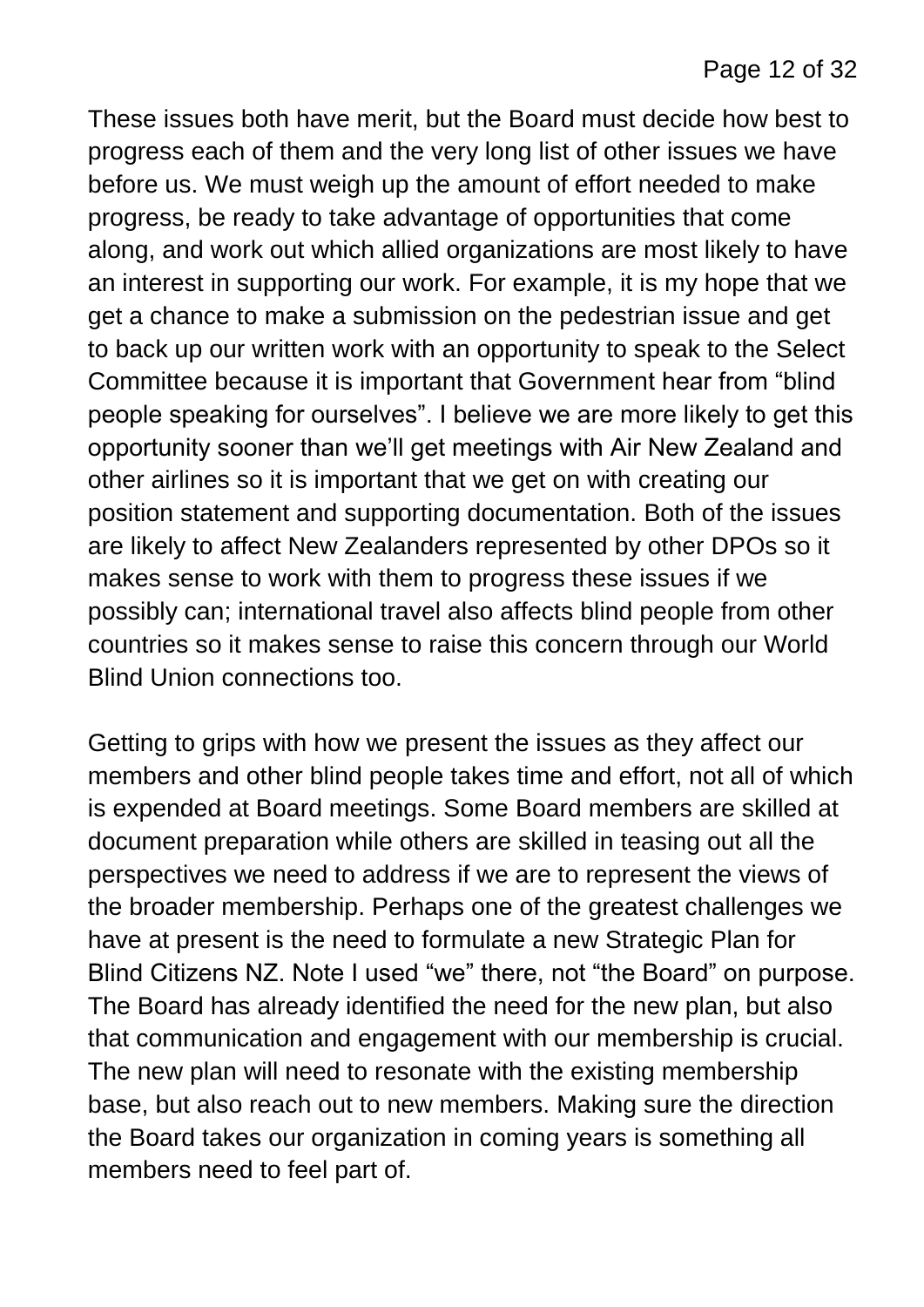A proposed Strategic Plan will therefore be distributed for consultation well before our conference in October so that everyone has a chance to share their views on it. Ultimately, that plan needs to be a document that we show to everyone to tell them what it is we do and why.

Speaking of conference, you should look out for the full details given in this issue of Focus. We will be gathering for three days and there's no time like the present for planning your travel; we'd love to see more members join us as we determine what our organization is going to be in years to come. Booking ahead of time will make it easier to arrange other activities around your trip. Our Southland Branch colleagues recommend some options that you might like to visit: Bill Richardson's Transport World (a few blocks along from the Ascot Park Hotel) where there is a café with themed bathrooms; Queens Park, home of the Southland Museum which has live displays of Tuatara; last but by no means least, E Hayes and Sons, the home of Burt Monro's original World's fastest Indian Scout, the centrepiece of over 100 classic and vintage motor vehicles.

Annabelle was in the hotel during our 2016 Conference. She knows there were lots of blind people talking to each other, sharing ideas and concerns. She saw people having fun and she knows Conference is important to us. All three of my children spent the weekend in Wellington with me when the Board met in November. They know the work your Board and I do is because we want to make the world a better place for all blind people to live in. My next parental challenge is to explain the important work done by our staff at National Office; for the moment I hope you'll forgive me not making the distinction clearer. I can tell you that our work as a Board would not be as successful if we were to do it without our National Office staff, because the workload your DPO works on is beyond the capacity of a volunteer Board, all of whom have lives to lead outside Blind Citizens NZ.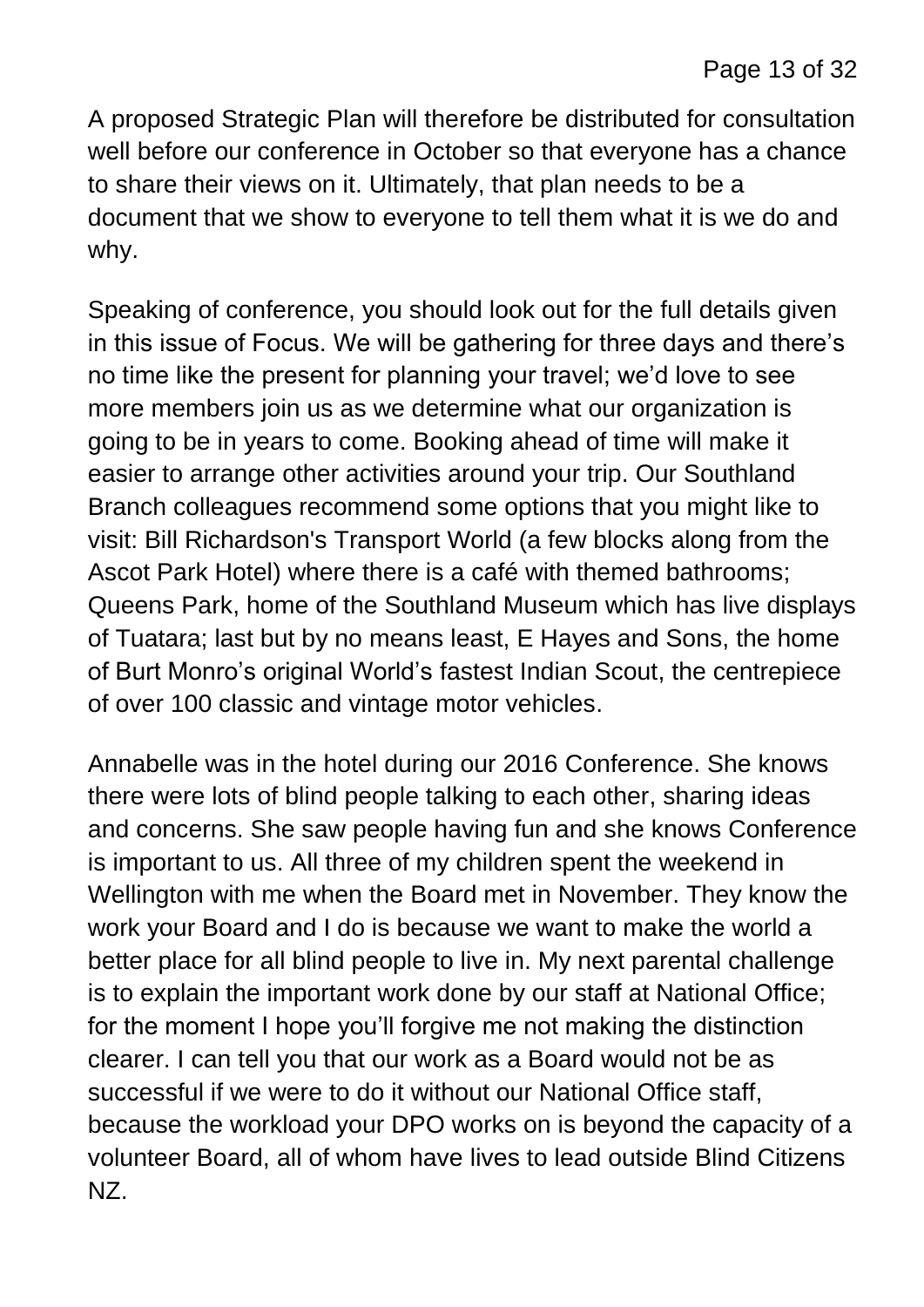## **2017 Annual General Meeting and Conference Listening, Connecting, Engaging From Rose Wilkinson, Executive Officer**

In November 2016, the Board began planning for Blind Citizens NZ's 2017 three-day Annual General Meeting (AGM) and Conference. Consistent with the policy to alternate between the North and South Island, this year's event will take us a little further south than in the past. Notification of this year's three-day event includes specific information for financial members who will be first-time attendees…

This year's AGM and Conference will be held **Friday 13 to Sunday 15 October at the Ascot Park Hotel, Invercargill**, home of Blind Citizens NZ's Southland Branch. The Board recognises there will be travel logistics to balance, however it sees this as a great opportunity, and urges you all to start thinking about being part of this year's AGM and Conference in Invercargill. Start and finish times will differ to what has been the norm for many years and likely see Friday's session commence at 10am, and concluding Sunday at 11.30am.

The Board's primary focus is to ensure attendees arrive in good time, well-rested and ready to participate. Balancing these elements in particular, will require attendees from most destinations, to arrive the day prior i.e. Thursday 12 October. Of note however, is that accommodation and meal costs for members, will be on a par with those for 2016. There are a range of accommodation options that some attendees may find appealing. Further information about the venue, business sessions, and the registration form, will be available by the end of March.

This year's theme is **Listening, Connecting, and Engaging.**  Focussing on Blind Citizens NZ and exploring new and different ways of communicating, and engaging with members, is key to the Board's approach towards this theme.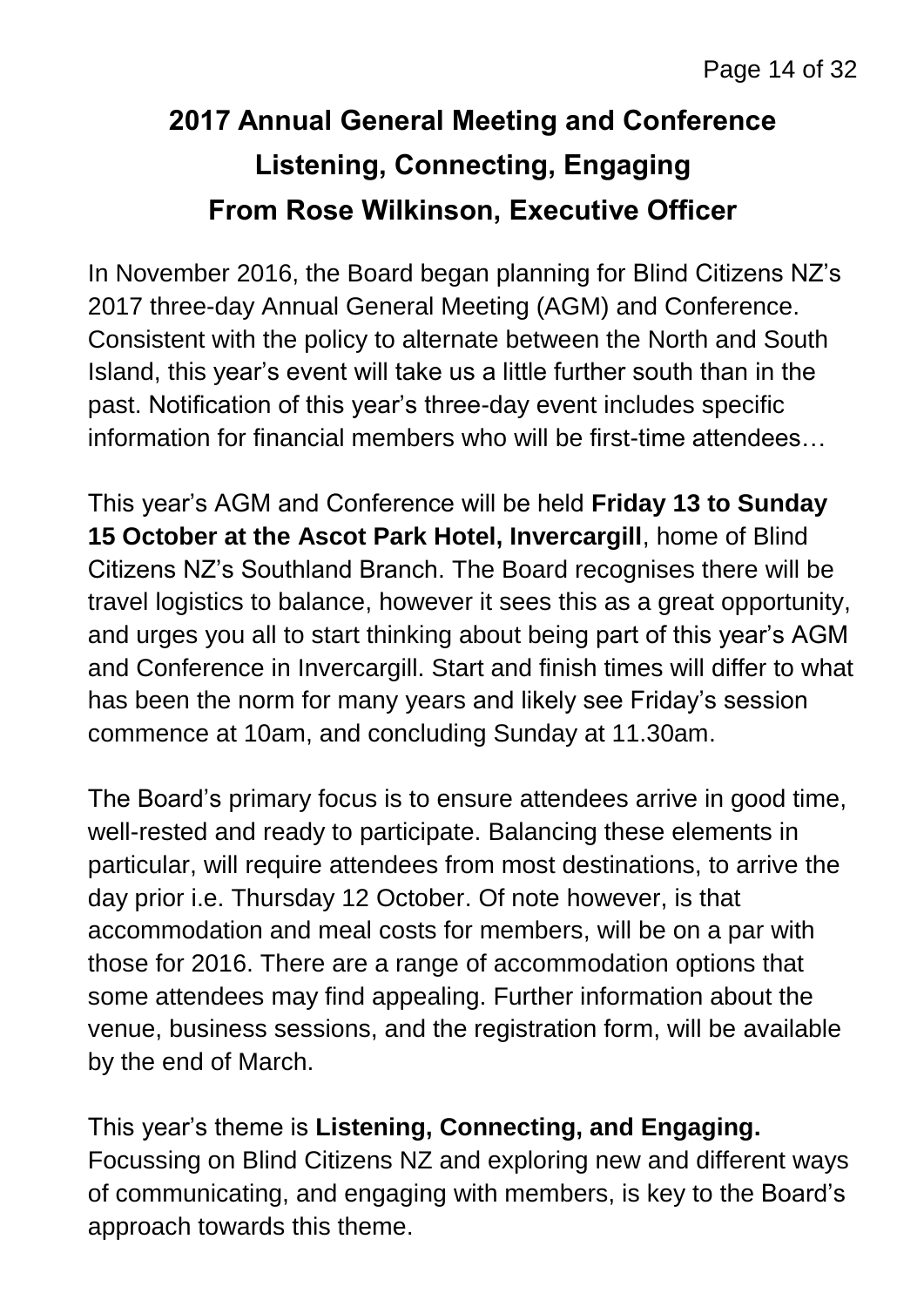Input from members and branches about topics and speakers is needed. Ideas and suggestions received at our national office by 20 April will be considered by the Board at its meeting 28-30 April. The Board suggests the following question may guide your thinking i.e. **what is it that would bring you to this year's AGM and Conference?**

In addition, the Board has introduced an **incentive for financial members who will be first-time attendees i.e.** financial assistance will be available. The number of members and the level of financial support, will be determined by the Board once it knows the extent of interest. If you are a financial member of Blind Citizens NZ, are interested in coming to this year's AGM and Conference, and this will be your first time, the Board wants to hear from you. Members submitting an expression of interest are asked to include an indication of how much they will be in the position to financially contribute towards costs (accommodation and travel), if at all. Although this will have no bearing on decisions reached by the Board, it may enable the Board to support more first-time attendees.

#### **Thursday 1 June 2017, 4pm, is the closing date/time by which expressions of interest must be received at National Office**.

These can be submitted for the attention of the Executive Officer via any of the following options:

**Email**: [prutene@abcnz.org.nz](mailto:prutene@abcnz.org.nz) (Puti Rutene, Administrative Support) **Post**: PO Box 7144, Newtown, Wellington 6242; **Fax**: 04-389-0033

#### **Forum for Guide Dog Handlers**

In conjunction with, and just prior to this year's AGM and Conference, Blind Citizens NZ is holding a two-day forum for Guide Dog Handlers i.e. Wednesday 11 and Thursday 12 October.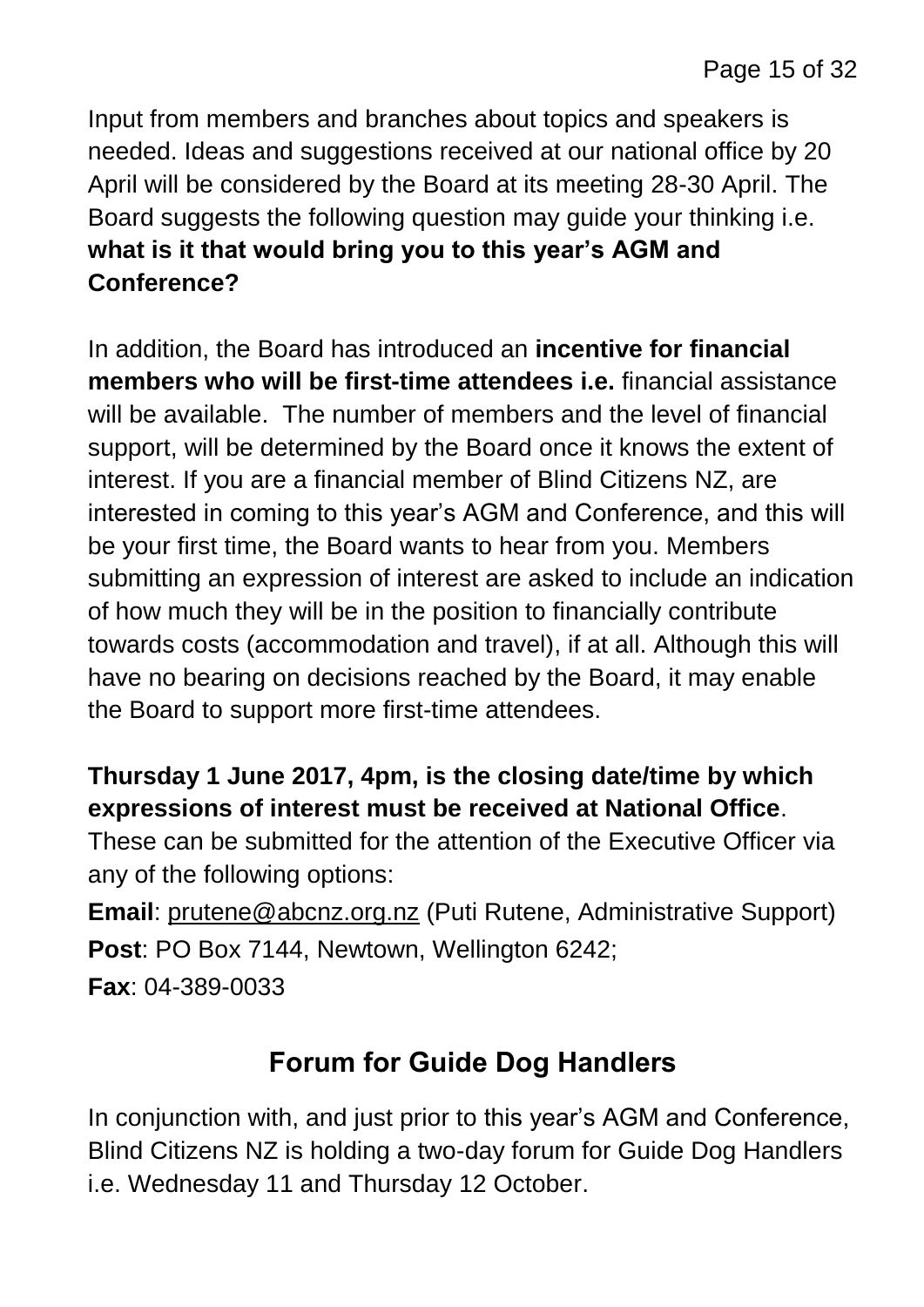The forum is for current handlers, members who aspire to be one, and those who have been a handler but for one reason or another, do not have a guide dog at present.

The Forum will provide an opportunity for handlers from around the country to contribute to, or benefit from, peer-to-peer support. While the Forum will facilitate a sharing of experiences, it will be influenced by attendees i.e. the Board is open to suggestions as to what you would like to have included during the two-days. These will be taken into consideration as the framework for the two days is shaped. Although planning is in the early stages, the Board's desire is to involve key stakeholders from the blind community.

The Board has allocated funds from Blind Citizens NZ's leadership fund towards the Forum, and will be providing some financial support. In addition, external funding sources continue to be explored. Ideally, following the conclusion of the Forum, attendees will stay for Blind Citizens NZ's AGM and Conference.

The Board is now calling for expressions of interest from interested members who want to be part of the Forum for Guide Dog Handlers. Expressions of interest should include your guide dog handler status, it should provide a statement of the benefit to you from attending the Forum, topics you would like to see covered, whether you intend to remain for Blind Citizens NZ's AGM and Conference, and if you are in a position to make a financial contribution.

Expressions of interest close **4pm, Thursday 1 June 2017. They must be received at National Office**. These should be submitted for the attention of the Executive Officer via any of the following options: **Email**: [prutene@abcnz.org.nz](mailto:prutene@abcnz.org.nz) (Puti Rutene, Administrative Support); **Post**: PO Box 7144, Newtown, Wellington 6242; **Fax**: 04-389-0033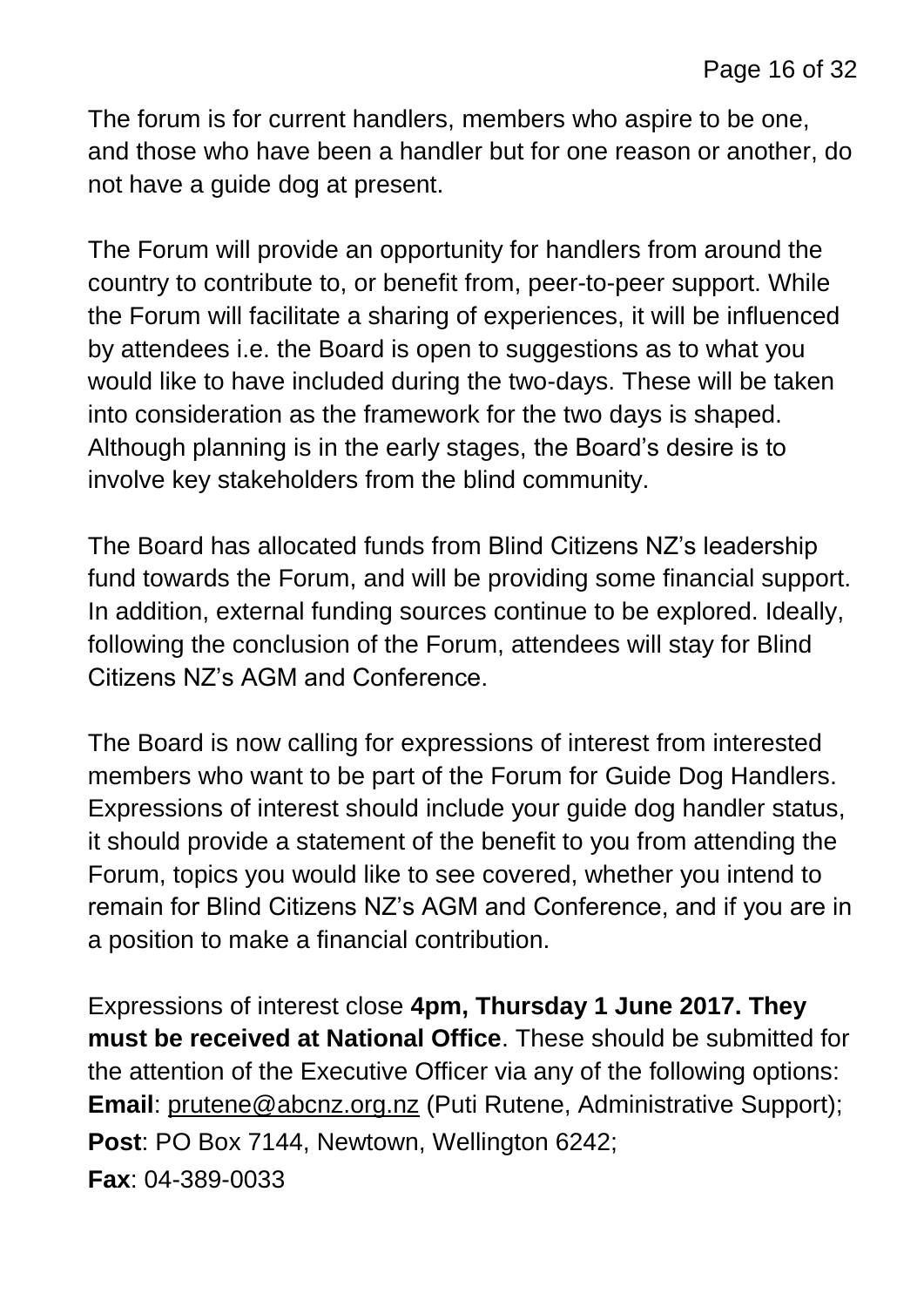## **Focus Editor – Expressions of Interest Reminder From Rose Wilkinson, Executive Officer**

In the December 2016 Focus issue, we refreshed the call for expressions of interest in the Focus Editor role. For anyone interested in considering this opportunity, a reminder of the closing date and aspects of the role are provided.

Key elements for prospective editors to bear in mind include that:

- the appointment will be for a two-year term;
- Focus is the official national publication of Blind Citizens NZ;
- Blind Citizens NZ's membership is the target audience;
- editorials are intended to raise and promote debate on issues that are current and topical to the blindness community, and stimulate reader-interest in submitting Letters to the Editor.

At its November 2016 meeting, the Board considered how Focus presents to readers who like to remain abreast of Blind Citizens NZ's work. It is mindful the presentation of Focus remains largely unchanged since early 2000 hence the opportunity for the Focus Editor to influence change.

Expressions of interest from amongst financial members of Blind Citizens NZ for this position, are called for. Should further information be required, applicants should contact National Office for full details of the position. Expressions of interest close at 4pm Monday 10 April 2017. All expressions of interest will be considered by the Board at its meeting the weekend of 28-30 April 2017.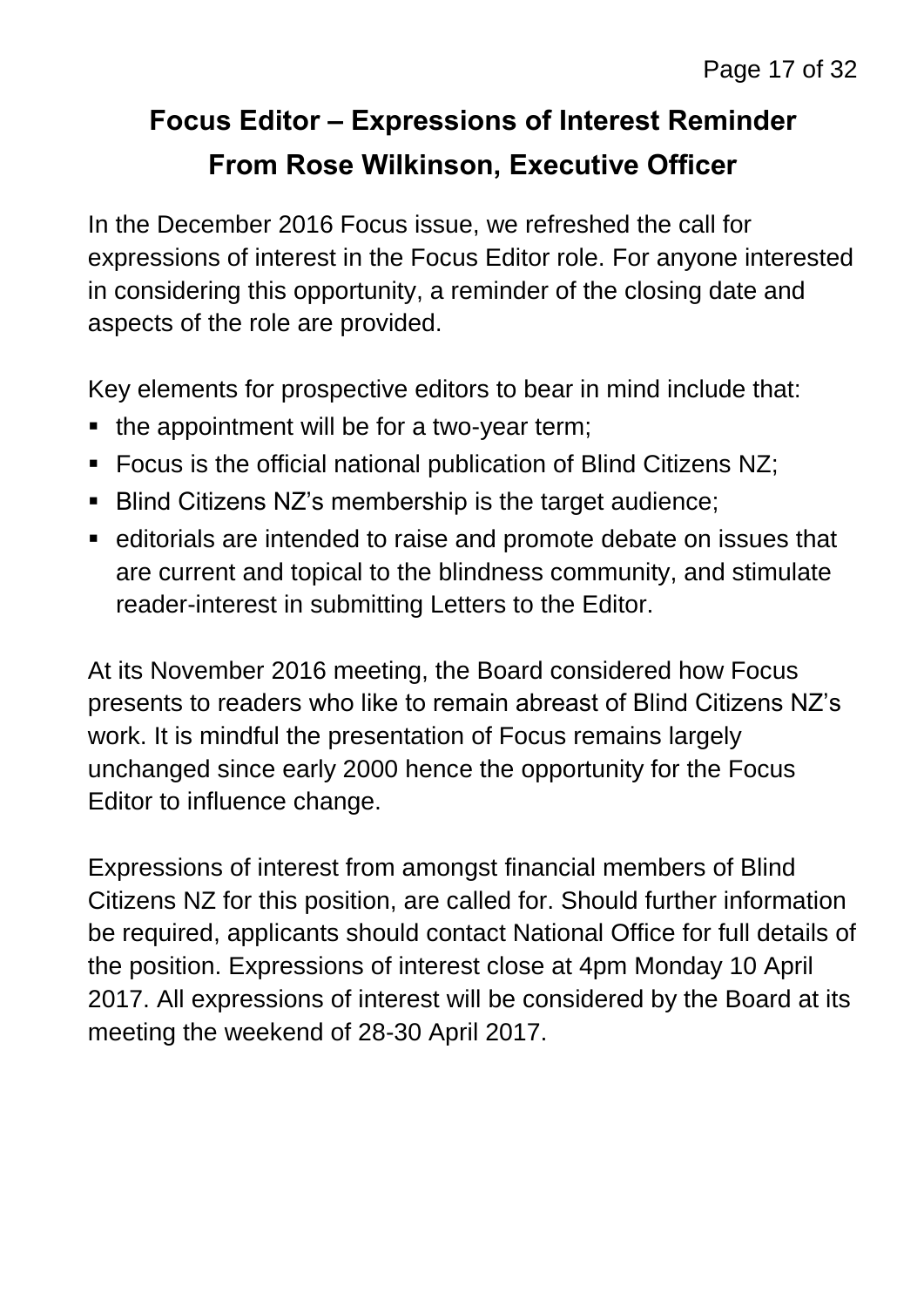## **Blind Citizens NZ – 2017 Election Timelines National President and Four Member-at-Large Positions Rose Wilkinson, Returning Officer**

Constitutional Ruling 10 (Elections) directs Blind Citizens NZ in its election procedure. Positions that fall due for election this year are those of National President (held by Jonathan Godfrey), and four Member-at-Large positions, currently held by Martine Abel-Williamson, Geraldine Glanville, Shaun Johnson, and Paula Waby.

The March Focus issue is the first of two opportunities to call for nominations for all five positions. Please note that:

- people currently in each of these positions are eligible for reelection;
- $\blacksquare$  the term of office for all positions is two years;
- successful candidates will commence their term immediately following the conclusion of this year's Annual General Meeting and Conference;
- the election for all five positions will be conducted at the same time, by a ballot of all eligible Ordinary (voting) Members;
- nomination forms and / or email nomination procedures are available upon request from National Office.

Details about timelines, and the procedure for all positions for election are provided. Additional information for each of these positions, is available upon request from the national office. You will also locate them on our website. If you are standing for election, you are encouraged to obtain information pertinent to the position. An insight into the duties and responsibilities of Board Members, and prerequisites for National President and Member at Large positions, will be gleaned from reading available information.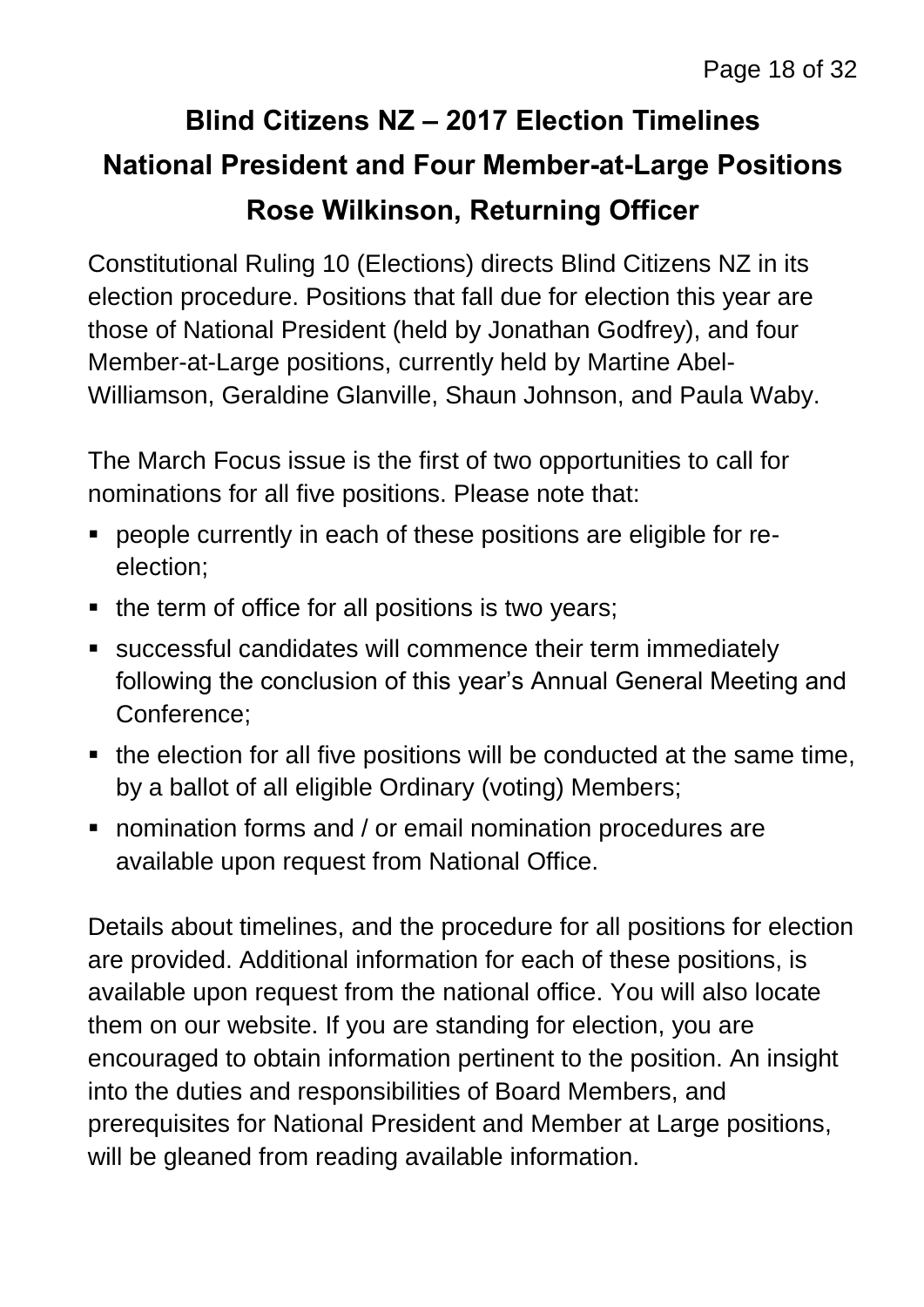Contact details for national office and our website will be found at the conclusion of this Focus issue. Now to the timelines and procedures...

- **1. How do I know if I am eligible to be nominated for one of the positions in this year's election**? Eligibility requirements are set out in Constitutional Ruling 10.1. You are eligible to be nominated for one of the positions, provided you live in New Zealand and have been a financial Ordinary Member of Blind Citizens NZ for no less than 24 full months measured cumulatively during the period of five consecutive years ending on the closing date for nominations. If you are thinking about being nominated for one of the positions and you are uncertain whether you meet the criteria, please contact national office for clarification.
- **2. How do I go about getting nominated?** Nominations must be agreed to by the nominee (the person standing for election), and the people moving and seconding the nomination. Nomination forms require the signature of all three individuals. Email procedures similarly require each of the three individuals to actively confirm their role in the nomination process. Candidates choosing the email procedure are required to contact the Returning Officer prior to commencing this process. This is important for there are instructions unique to the email procedure that must be followed i.e. the email process mirrors as closely as possible, requirements for the paper-based option.

Requirements for the nomination process must be concluded (including completed nominations being received by the Returning Officer), by the close of nominations, 4pm, Thursday 24 August 2017. Contact details for the Returning Officer are:

- Postal: Blind Citizens NZ, PO Box 7144, Newtown, Wellington 6242;
- Fax: 04-389-0030;
- **Email: [election@abcnz.org.nz](mailto:election@abcnz.org.nz)**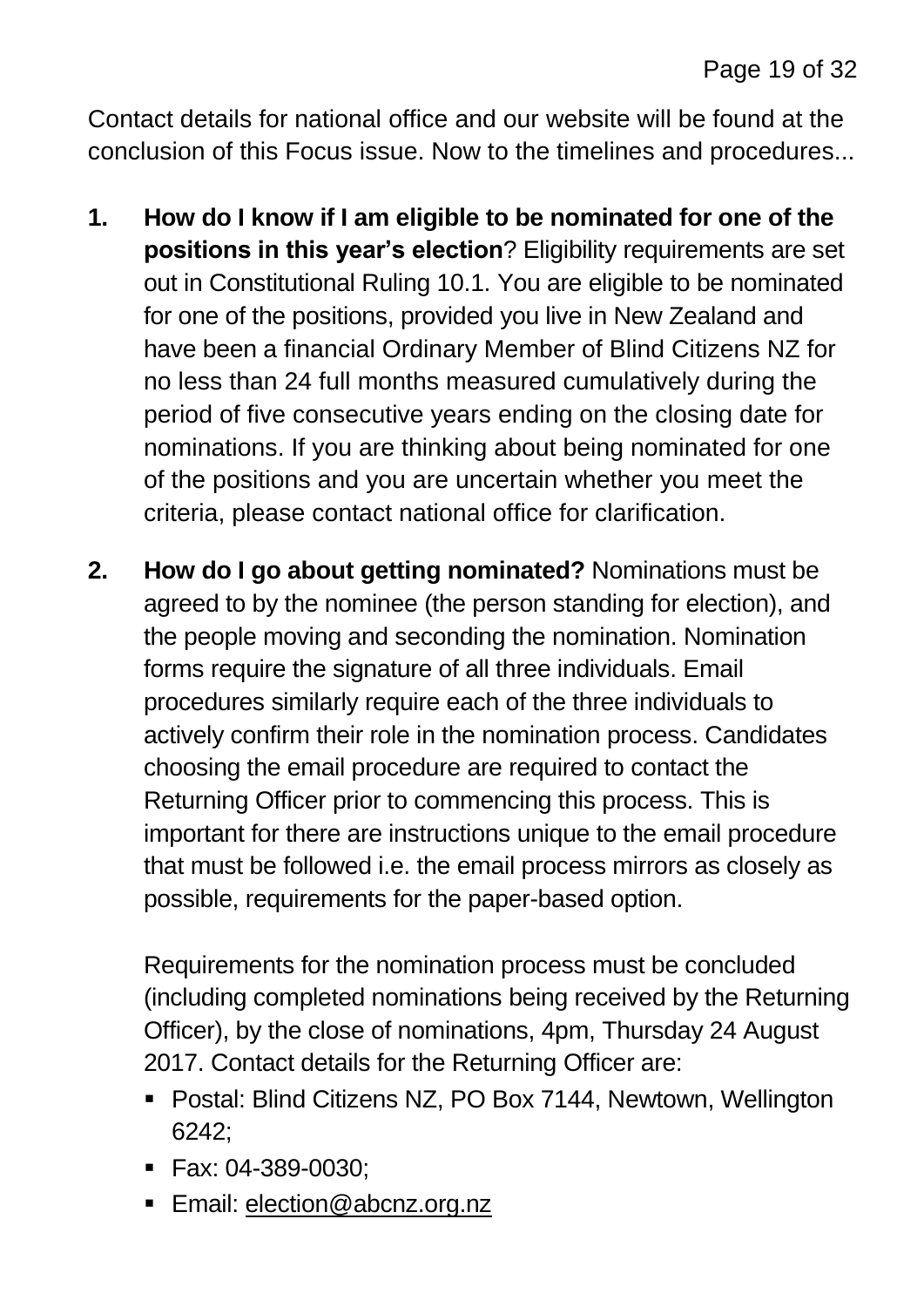Candidates are required to submit their CV to the returning officer with their completed nomination.

- **3. What happens after nominations close**? In the event the maximum number of nominations for the five positions is received (National President and four Members-at-Large), then no election will be held. Candidates standing for these positions will be declared duly elected. However, in the event nominations exceed the number of positions being elected, an election will then be held.
- **4. Financial Ordinary Members have their say:** Ballot material (names of people standing for election, information they have provided about themselves and voting information), will be sent to all Ordinary Members recorded as financial on the member database at National Office as at 4pm, Thursday 24 August 2017. Ballot material will be distributed in the voting member's preferred format no later than Thursday 14 September 2017.
- **5. When does voting close:** Completed ballots (votes cast by voting members) must be received at National Office no later than **4.00 pm, Monday 2 October 2017**. Vote counting will take place on Wednesday 4 October 2017.
- **6. Receiving election information and casting your vote**: Blind Citizens NZ has several options available for members to participate in our election process. This means you choose how you receive your election material, and how to cast your vote.

Election (ballot) material that informs you about candidates standing for election is available in the following options: large print, audio (CD), braille, by email, and via our National Feedback Line on the Telephone Information Service (TIS).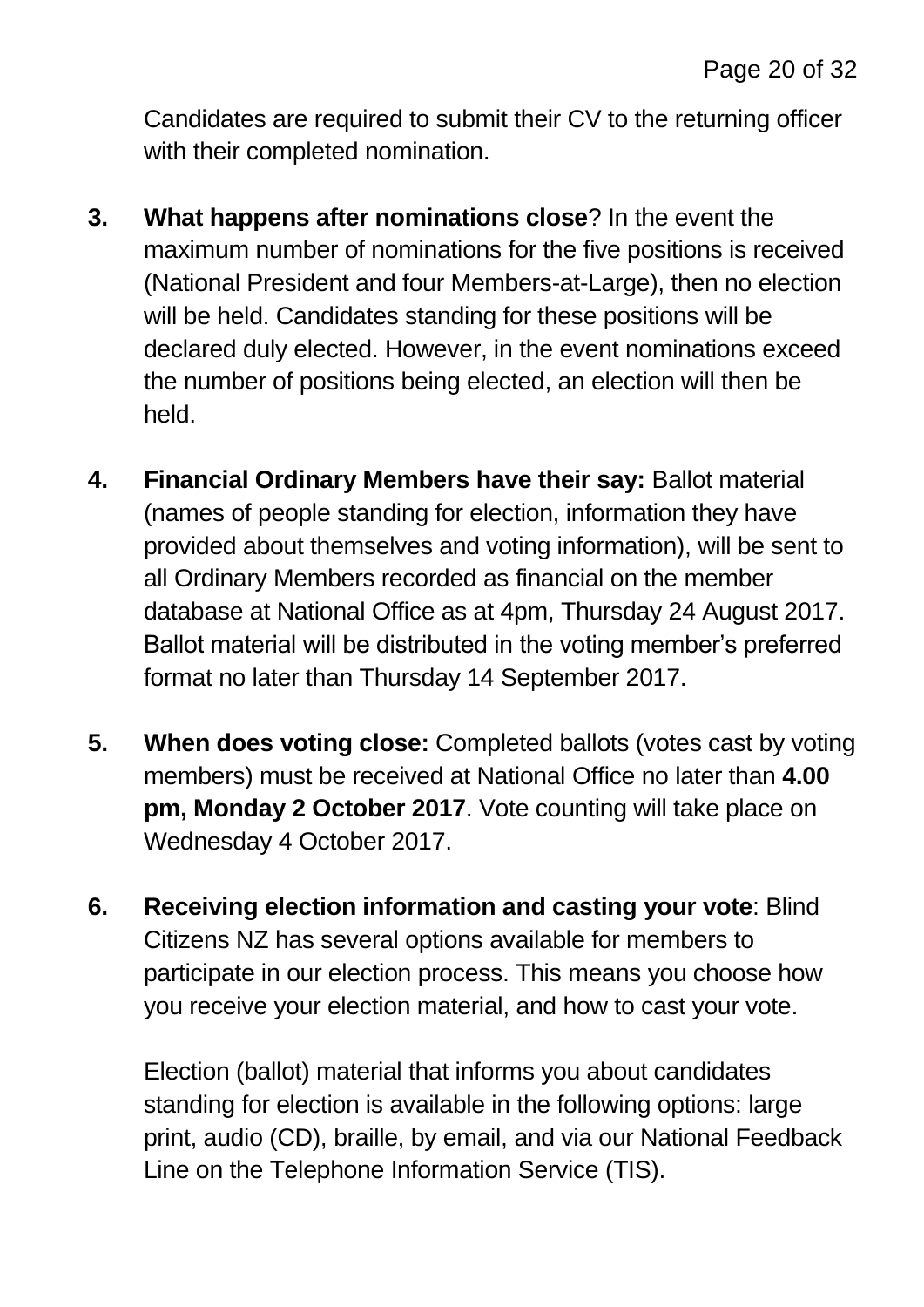If you are in any doubt about whether your preferred communication option for elections is correctly identified on our records, please contact our national office to check.

When casting your vote, there are three options to choose from, and, the way you vote, can differ from the way you choose to receive your election (ballot) material. You can vote using the large print ballot form, the braille ballot option, or TIS. If you currently receive a large print ballot form but are unable to independently cast your vote, we encourage you to use TIS as this offers a truly independent and empowering voting experience. Why? Because you can independently access information about all of the candidates standing for election, and you can also cast your vote.

If you would like to know more about using TIS, or you want to cast your vote using this option, and you are unsure if you are registered with us to do so, please contact our national office.

## **Onkyo 2017 World Braille Essay Contest Tell Your Tale in Braille - Cash Prizes**

Do you write in braille and enjoy writing essays when guided by a topic? If you are, then how about giving this competition a go? And if you are relatively new to braille, think of this as the perfect opportunity to put your skills into practise.

Before entering the competition, please be sure you meet all of the following requirements i.e. that you: live in New Zealand; are blind, vision-impaired or have low vision; write braille; and that you are 14 years or older. Provided you meet **all** the criteria, then you can enter the competition. You can send one entry only, and it must be all your own work.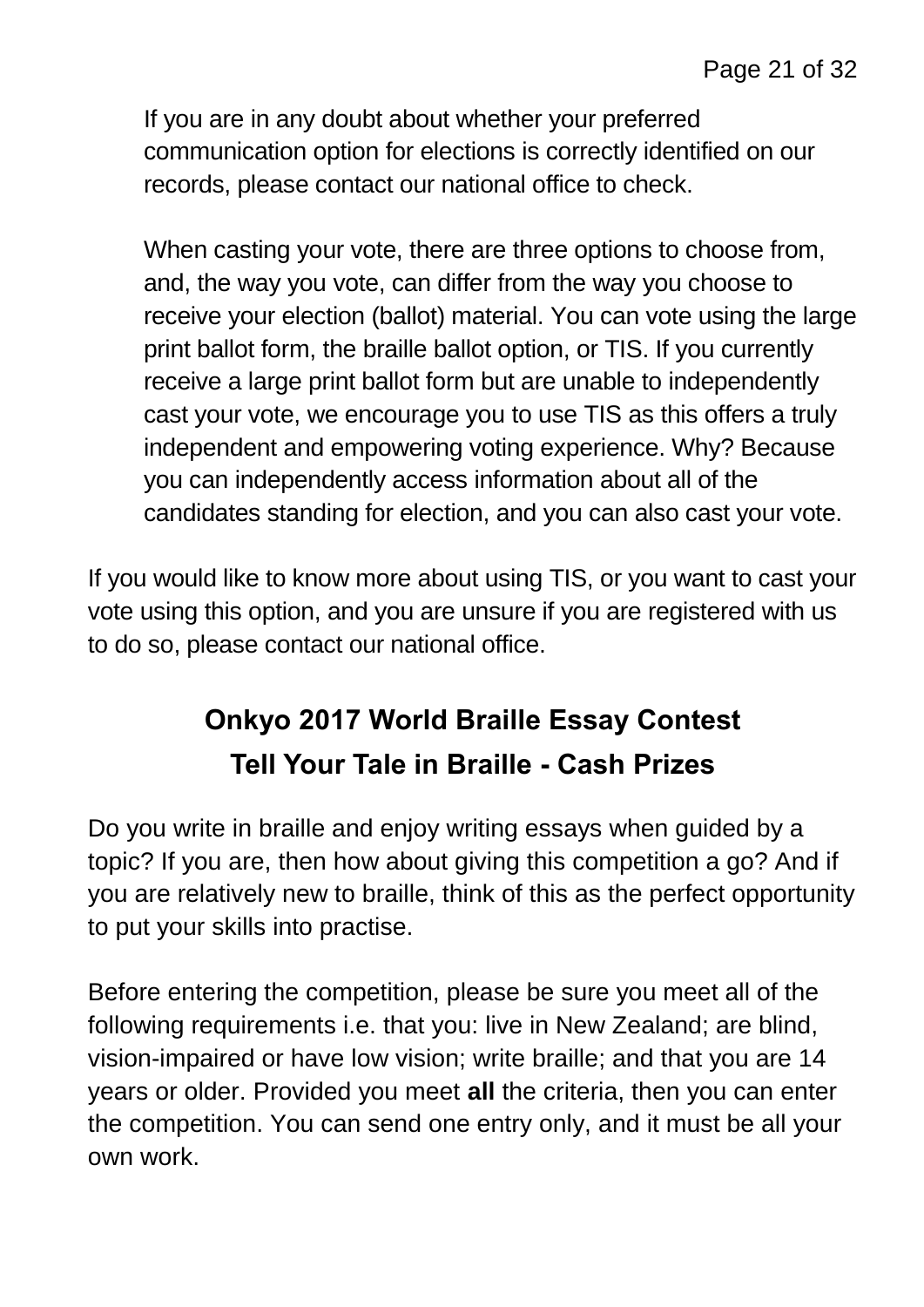From New Zealand, previous winners of the Onkyo Braille Essay Contest include Olivia En (2012) and Lisette Wesseling (2013). **Topics and length of essays:** the contest rules state essays must be between 700 and 1,000 words. The rules also ask contestants not to give long explanations about the braille system or the negative side of being blind. The emphases are on the positive experiences of being blind and the creative uses of Braille "In MY Life". The three topics from which you may choose for this year's contest are:

- **1.** The positive experiences and opportunities of my life from being blind.
- **2.** The importance and creative uses of braille in my life.
- **3.** Music brings opportunities, joy, development and change in my life.

**Submitting your braille essay entry:** The following details must be provided:

- full name (as written on your birth certificate);
- **age (attach your birth certificate or a statement from someone in** authority to confirm your age);
- vour gender plus an electronic photo;
- your occupation e.g. student, receptionist, homemaker etc;
- name, address and e-mail of the organisation (blindness service provider or consumer organisation), you belong to;
- your own contact details including phone and e-mail.

**Closing date / where to send your essay:** entries and all other information mentioned above must be received no later than 4pm, Wednesday 31 May. Entries should be sent to:

- Post: Onkyo Braille Essay Contest, C/- Blind Citizens NZ, PO Box 7144, Newtown, Wellington 6242; or
- Email: onkyo@abcnz.org.nz

Late entries will not be considered.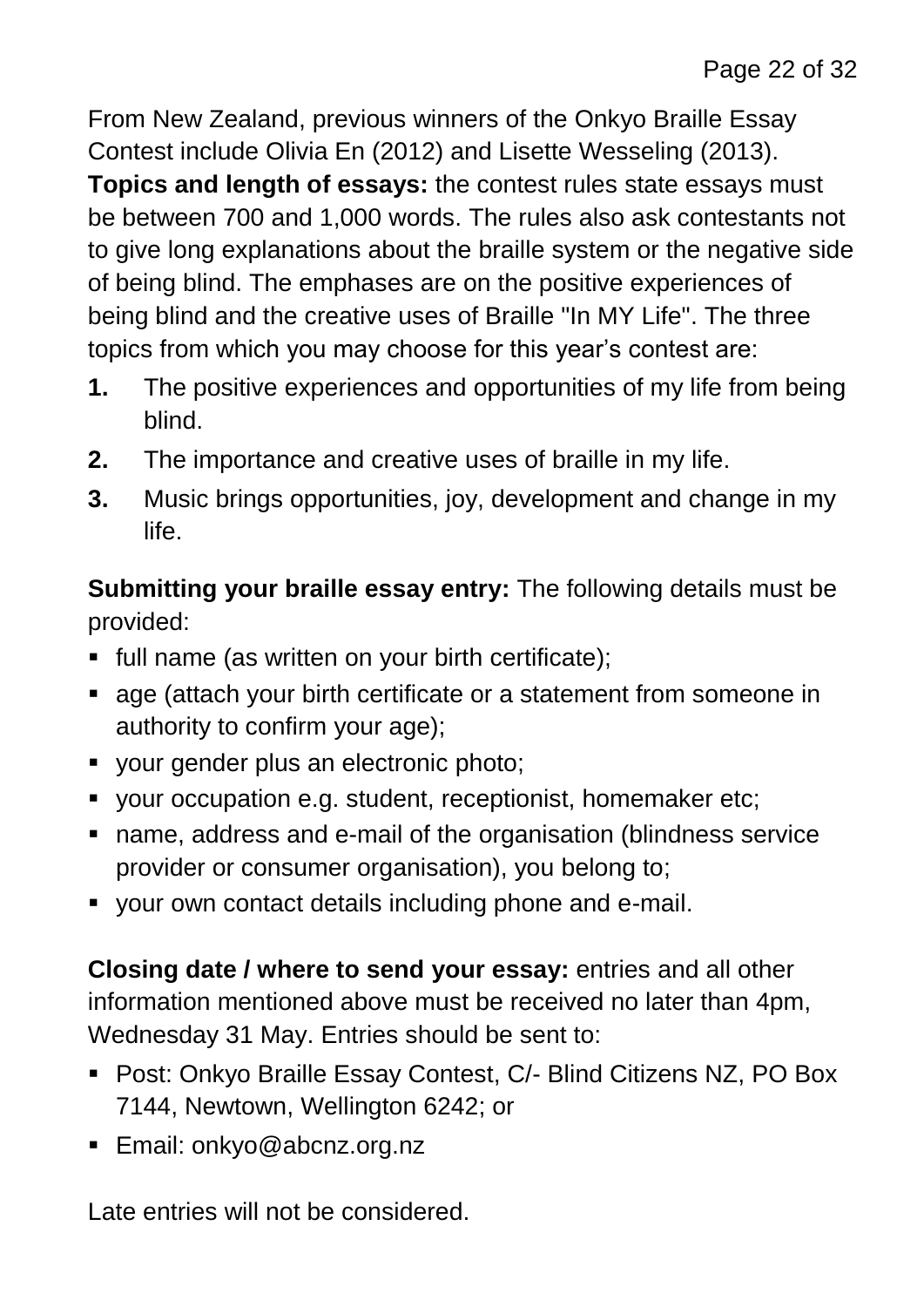All countries are limited to sending a maximum of five essays. In the event more than five are received, our Selection Committee will identify the five best entries. These will be submitted to the WBU-Asia Pacific Onkyo Selection Committee.

**Cash Prizes** will be awarded to the seven best entries out of all participating countries. Prize categories are:

- **1.** The Otsuki Prize US\$1,000 and a trophy. This overall prize is given to the best entry from either of the age groups.
- **2.** Excellent Works US\$500 and a trophy. Two prizes will be given, one to each age group.
- **3.** Fine Works Four prizes will be given, two prizes of US\$200 to the 14 to 25 year age group, and two prizes of US\$300 to the 26 and above age group.

**Braille-writing tools and requirements**: Your entry must be written in braille using any of the following options: Perkins, Mountbatten, Braille Notetaker (e.g. Braille Lite, Braille Note, Braille Sense or Pac Mate). You must use six-key Braille entry. Do not use the Notetaker's on-board braille translation. Your essay entry can be submitted as hard-copy braille, or as a .brf file.

An electronic MS Word translation (.doc or .docx file) of your essay entry is required, and must be sent at the same time as your braille file / document. We have some handy-hints that we hope will help ensure your entry meets the required criteria.

**If writing your essay on the Perkins** we suggest writing several drafts until you are satisfied. Then write a final version.

**If writing your essay using a braille note taker,** we suggest opening a .brf file from the start, and saving in .brf as you go. That way, you will have a .brf file at all times, rather than having to convert later from another format. Please note that some note takers have their own proprietary braille files.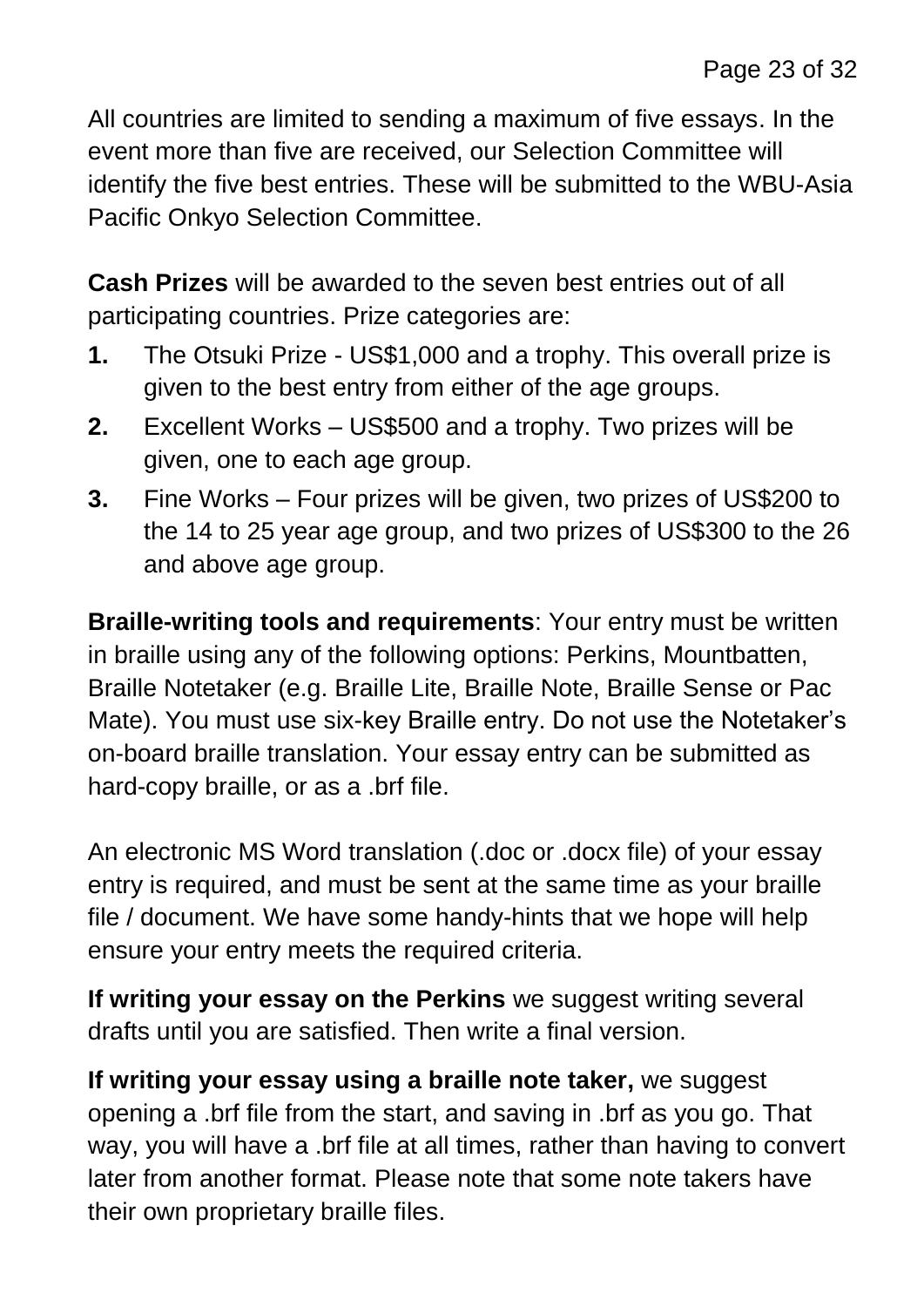This format cannot be accepted by the judges. You can either emboss your essay or send the .brf file by email.

If writing your essay using a computer with a qwerty keyboard you must write directly into a braille translation programme with the translation bar turned off, using six-key entry. You cannot type in standard qwerty and then have the computer translate your work into braille.

The Braille Essay Contest is sponsored by the Onkyo Company Limited and The Braille Mainichi Newspapers of Japan, and is implemented by the World Blind Union-Asia Pacific (WBUAP). Rules for participation and topics for the contest, are notified to all countries who are members of the WBU Asia Pacific Region.

New Zealand is a country member of the WBU Asia Pacific region. The Blind Foundation and Blind Citizens NZ are New Zealand's National Onkyo Selection Committee – we jointly co-ordinate promotion of the essay competition. Should entries be greater than the maximum number of five, we would judge and submit the best five entries.

The World Onkyo Selection Committee will announce winners at the beginning of November 2017. Once the sponsors have publicised category winners, the NZ Onkyo Selection Committee can then do so. The sponsors own the copyright of all winning essays and reserve the right to publish them in the manner they so choose.

## **Call for Nominations for Blind Citizens NZ most Prestigious Awards**

Annually, the Board calls for nominations for its most prestigious awards these being: Beamish Memorial Award, Extra Touch Award, and the Johnston Cup for Leadership.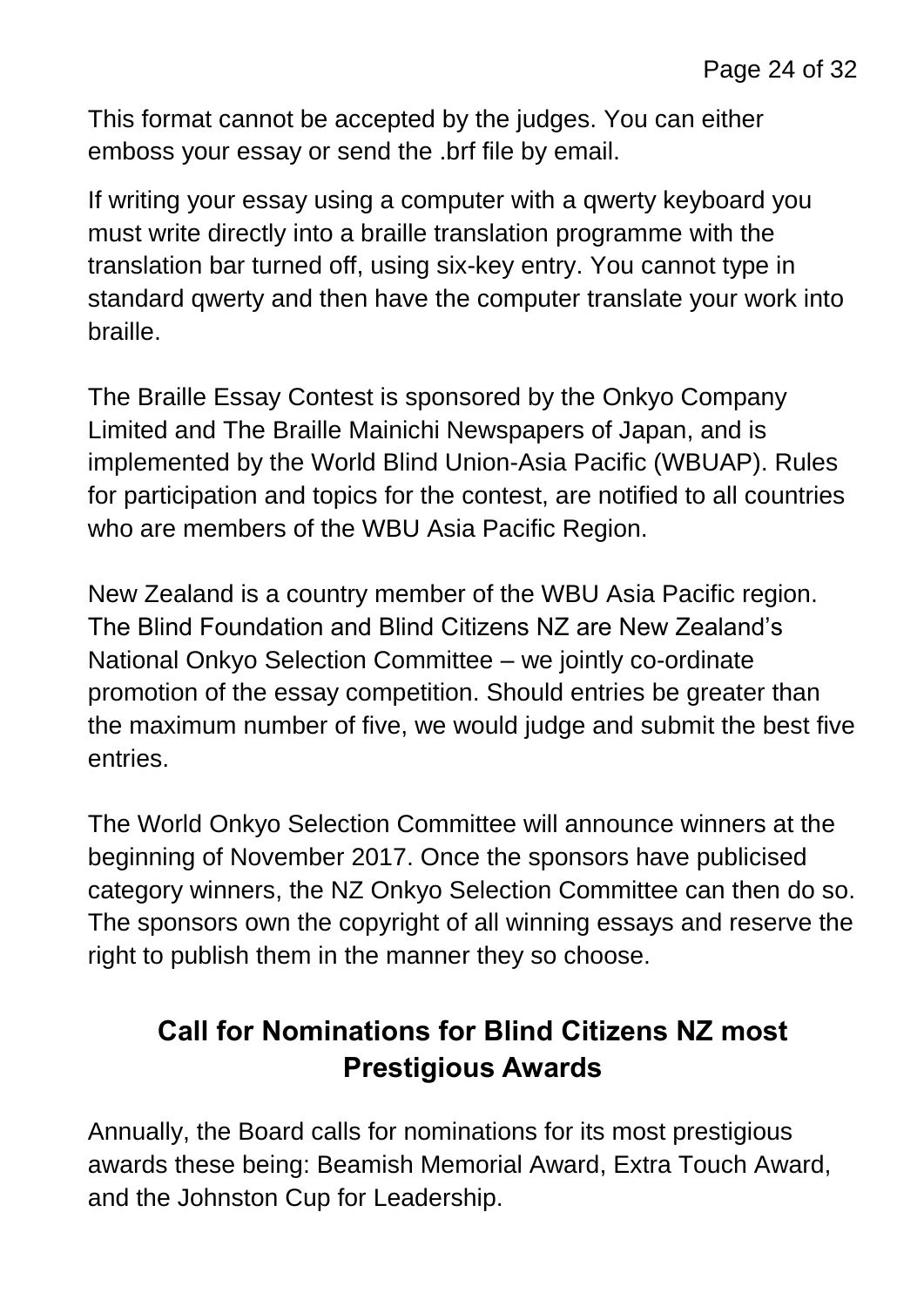Criteria for each award are provided and should guide your thinking towards making a nomination. For each of these three awards, nominations may only be made financial Ordinary (voting) Members of Blind Citizens NZ, branches, and the Board. The close of nominations is advised in conjunction with each of the awards – these should be sent to National Office, the details for which are located at the end of this Focus issue. The element of surprise is paramount thus the Board's decision for all awards remains confidential irrespective of whether or not an award is to be presented. Please do read on, and pop on you respective thinking caps…

**Beamish Memorial Award**: The Beamish Memorial Award is the single most prestigious award that Blind Citizens NZ has the honour and privilege of bestowing on anyone within the organisation. It can only be awarded to an Ordinary Member of Blind Citizens NZ who has made an outstanding contribution to society in their particular field of service to the community. If you know of someone who meets this criteria, and whose outstanding efforts you believe should be recognised, then please do take advantage of this opportunity. The name of the person being nominated, their contact details, along with information and reasons in support of the nomination are needed. **Nominations close at 4pm, Wednesday 30 August 2017** and must be received at our National Office no later than this date.

**Extra Touch Award:** This esteemed award is aimed at recognising an individual or organisation where, as part of the process of catering to the general public, an outstanding contribution is made towards improving access or services to blind and vision impaired people. Examples to start you thinking about worthy recipients of this award are given – the opportunities to recognise contributions are diverse and include access to information, society, technology, transport and pedestrian safety, everyday equipment, educational, vocational or recreational opportunities, shops and customer service, and services in general.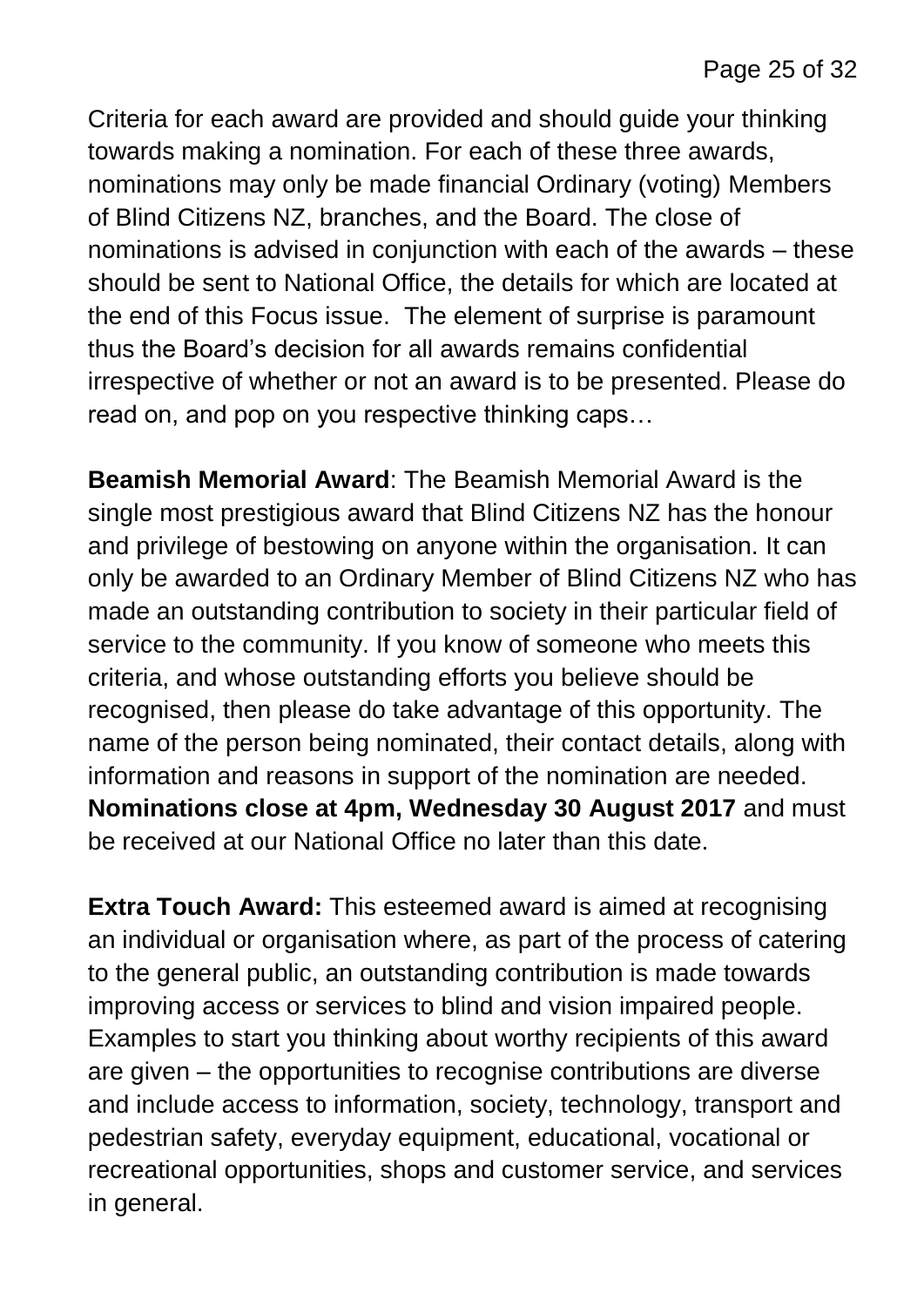Information about last year's Extra Touch Award recipient might guide your thinking - Arts Access Aotearoa New Zealand was recognised for the extent of work to raise awareness about audio description of live theatre, museums, galleries, as well as training of audio describers.

Nominations must include the nominee's name, their contact details and information that mirrors with and responds to criteria for granting the Extra Touch Award. These must be received at the National Office of Blind Citizens NZ by 4pm, Friday 30 June 2017.

**Johnston Cup for Leadership**: First presented in 2007 by Doug and Jeanette Johnston (Doug Johnston is a past National President of Blind Citizens NZ), this award is intended to encourage and recognise leadership potential from amongst members of Blind Citizens NZ; to encourage them to accept leadership responsibilities inside and outside the blindness community; and to develop an environment where they can be recognised for leadership in their field of endeavour.

Do you know of a member of Blind Citizens NZ who you believe meets this criteria and who has contributed in some demonstrable way to the betterment of the community by way of their leadership? Provided the person you are thinking about is an Ordinary (voting) Member of Blind Citizens NZ, and you believe they are worthy of being nominated for this award, all you need to do is tell us. Information in support of the nomination is required. Nominations must be received at National Office by 4pm Wednesday 30 August 2017. Contact details for national office are located at the end of this publication.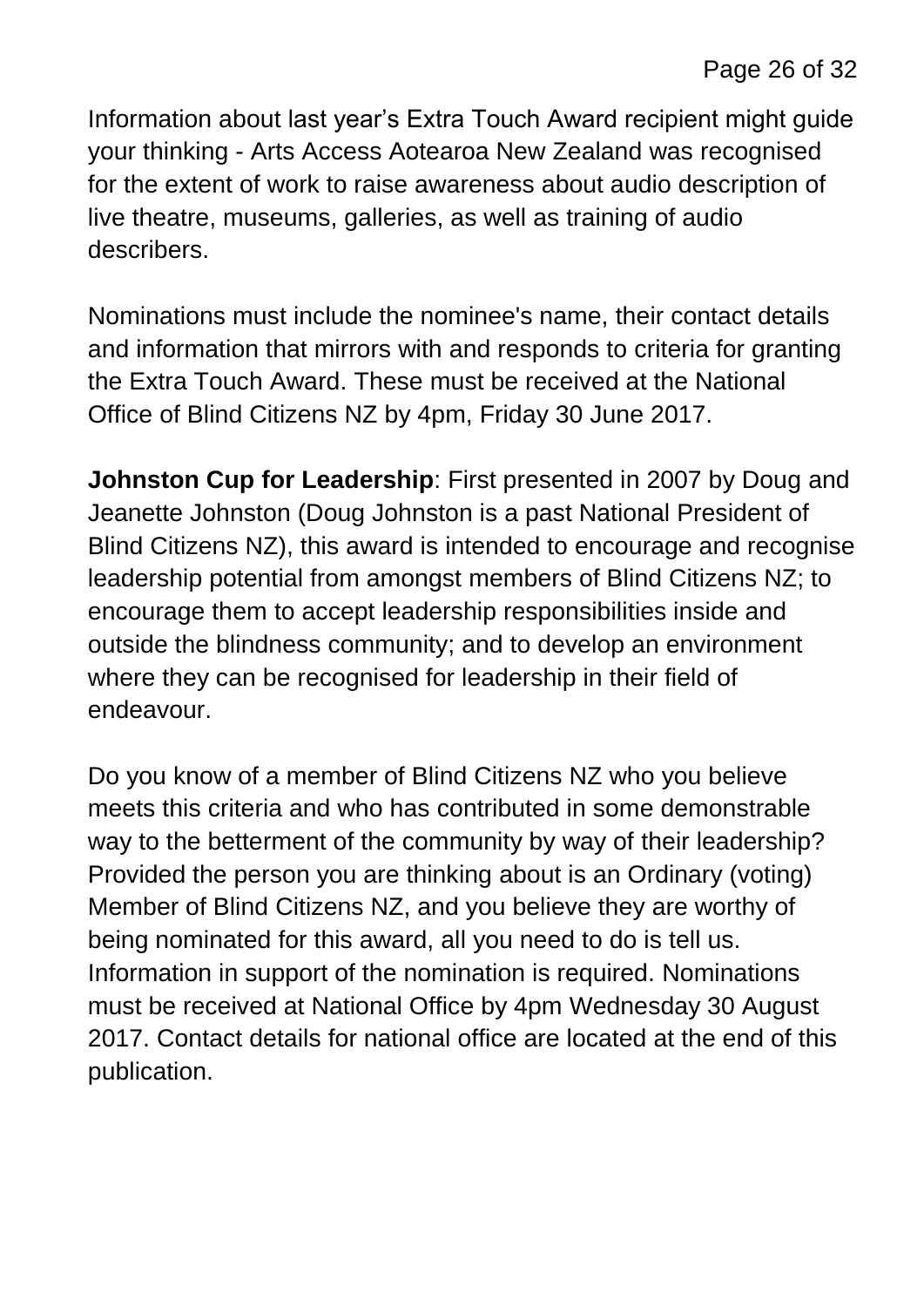#### **Your expertise and knowledge can make a difference**

Blind Citizens NZ holds representative positions on several national organisations. As the term of office for positions fall due, the Board determines whether to publicise these, or to reappoint. At its 2016 Annual Planning Meeting, the Board resolved that all positions as they fall due in 2017, would be advertised. Unless a representative has served the maximum term set by the organisation, the representative may submit a further expression of interest.

The Board calls for expressions of interest from financial Ordinary (voting) Members of Blind Citizens NZ to represent it on the Workbridge Council, and the Ministry of Health Disability Support Services Consumer Consortium. Details for each position follow.

- **1. Workbridge Council:** Paula Waby has represented Blind Citizens NZ on the Workbridge Council since 2015. The Board is keen to hear from members interested in this role which involves attending approximately three one-day meetings per year in Wellington (all actual costs paid). The term of office may be one to two years, and is determined by the Board on a case-by-case basis. Paula Waby is eligible to submit an expression of interest. Provided your extensive skills and expertise include knowledge and understanding of the following you will be well-suited to this role:
	- $\blacksquare$  the disability community in general;
	- **EXEDERE** barriers to employment and the challenges experienced by blind and vision impaired job-seekers, and those in employment;
	- vocational services and funding opportunities available for disabled job seekers and those in employment; and
	- the UN Convention on the Rights of Persons with Disabilities.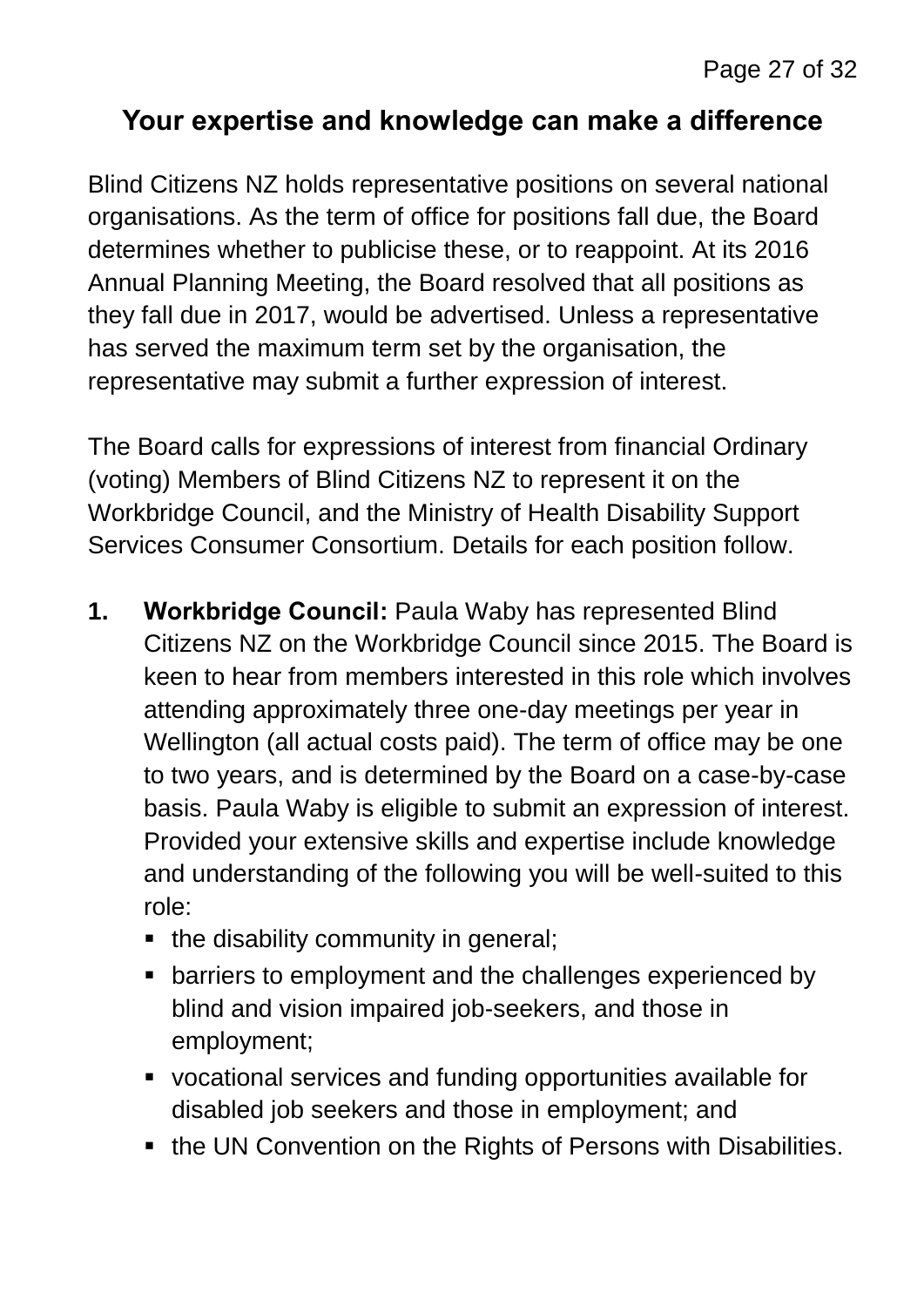You will also be required to:

- articulate the views of Blind Citizens NZ on behalf of the blind community;
- ensure you have necessary time to read and be familiar with the full agenda of each one-day meeting including all relevant documentation;
- **PEDROM** Provide reports to the Board within two weeks of your attendance at meetings of the Workbridge Council.
- **2. Ministry of Health Disability Support Services Consumer Consortium:** Andrea Courtney has served two consecutive terms as Blind Citizens NZ's representative i.e. the maximum that can be served consecutively. The Consortium meets twice a year – each meeting comprises three days, and all actual costs are paid for. As Blind Citizens NZ's representative you will have a sound knowledge and understanding of:
	- the disability community in general;
	- the service needs of the blind community, service providers, service availability, ease of access and service gaps;
	- **Perofected changes to future service funding and delivery, e.g.** Enabling Good Lives, and individualised funding;
	- the United Nations Convention on the Rights of Persons with Disabilities.

You will also have the skill and expertise to be able to:

- take a pan-disability approach to service funding and provision;
- become familiar with the Consortium's terms of reference;
- **promote understanding between the Ministry and Blind** Citizens NZ;
- **•** represent the interests of Blind Citizens NZ rather than personal interests.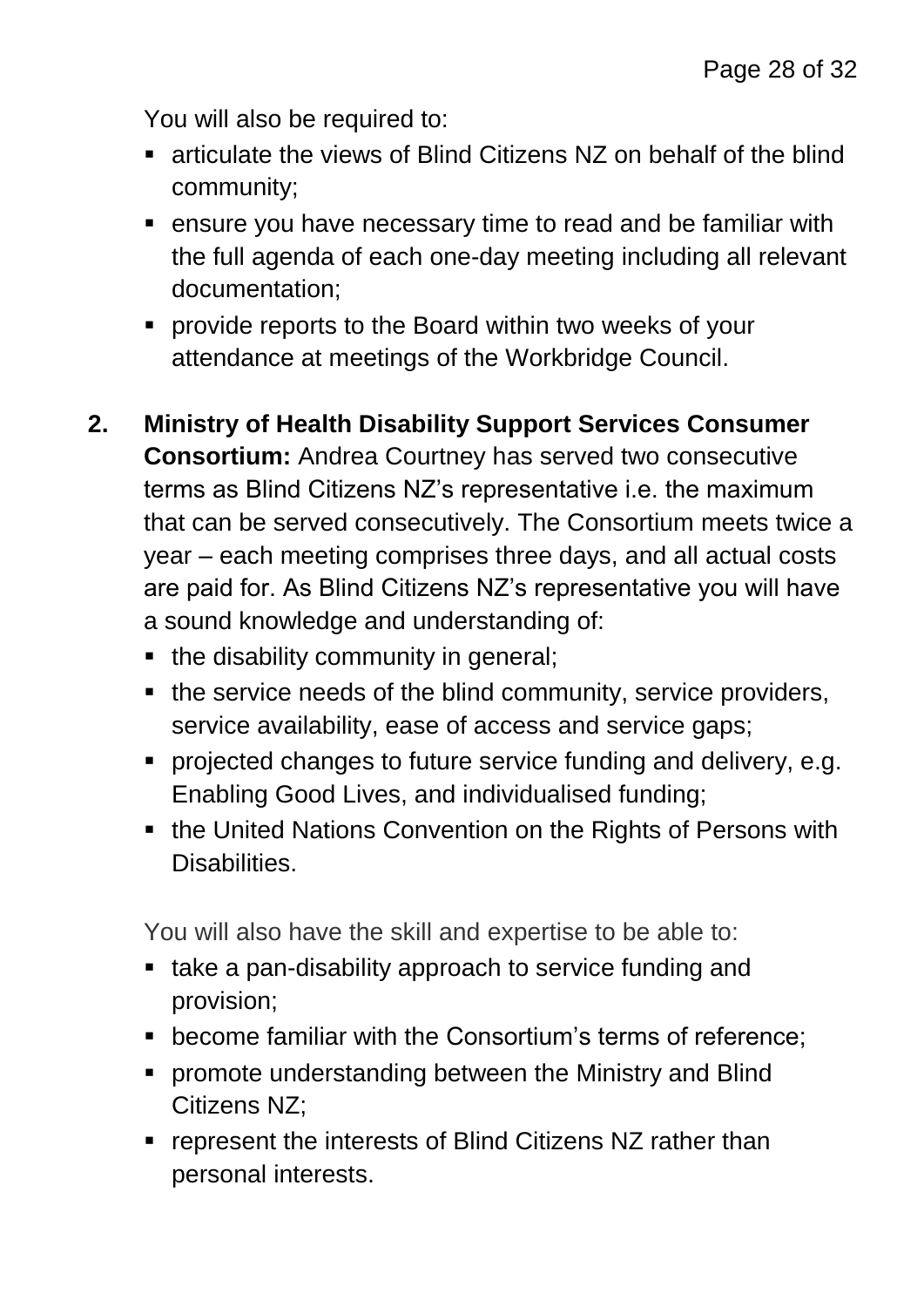If you are interested in finding out more about either of these positions, please contact the Executive Officer Rose Wilkinson at National Office. For each of these two positions, your expression of interest should include a CV that identifies the strengths, experiences and skills you believe you bring to the position. Expressions of interest should be marked for the attention of the Executive Officer and should be received at National Office by 4pm, Tuesday 1 August 2017 (refer to contact details at the end of this publication).

#### **Ever needed ID and nothing works**

Members around the country have shared through our branches and other mechanisms, challenges experienced when needing to produce identification (ID). Either what they have is not amongst those sought at a given time, or there have been additional challenges to obtain ID.

Identification, is central to enabling people to complete legal transactions, and Blind Citizens NZ holds to the principle that all New Zealanders should have access to a number of forms of identification that are universally accepted.

If you have had an "ID" experience that you are willing to share with us, we would love to hear from you i.e. the more information we have, the more evidence we have to influence change. We are supported by other disabled people's organisations, and collectively we are making inroads with our work. You can share your experiences by email, phone, fax, post, audio, or posting on our Facebook page. Details for options are located at the end of this Focus issue.

#### **Membership Renewal Reminder**

Membership renewals fall due on 1 July annually. If you are uncertain if you are financial, it is best to check by contacting our national office, or your local branch treasurer. Being financial is particularly important for Ordinary Members, who are eligible to vote Blind Citizens NZ elections.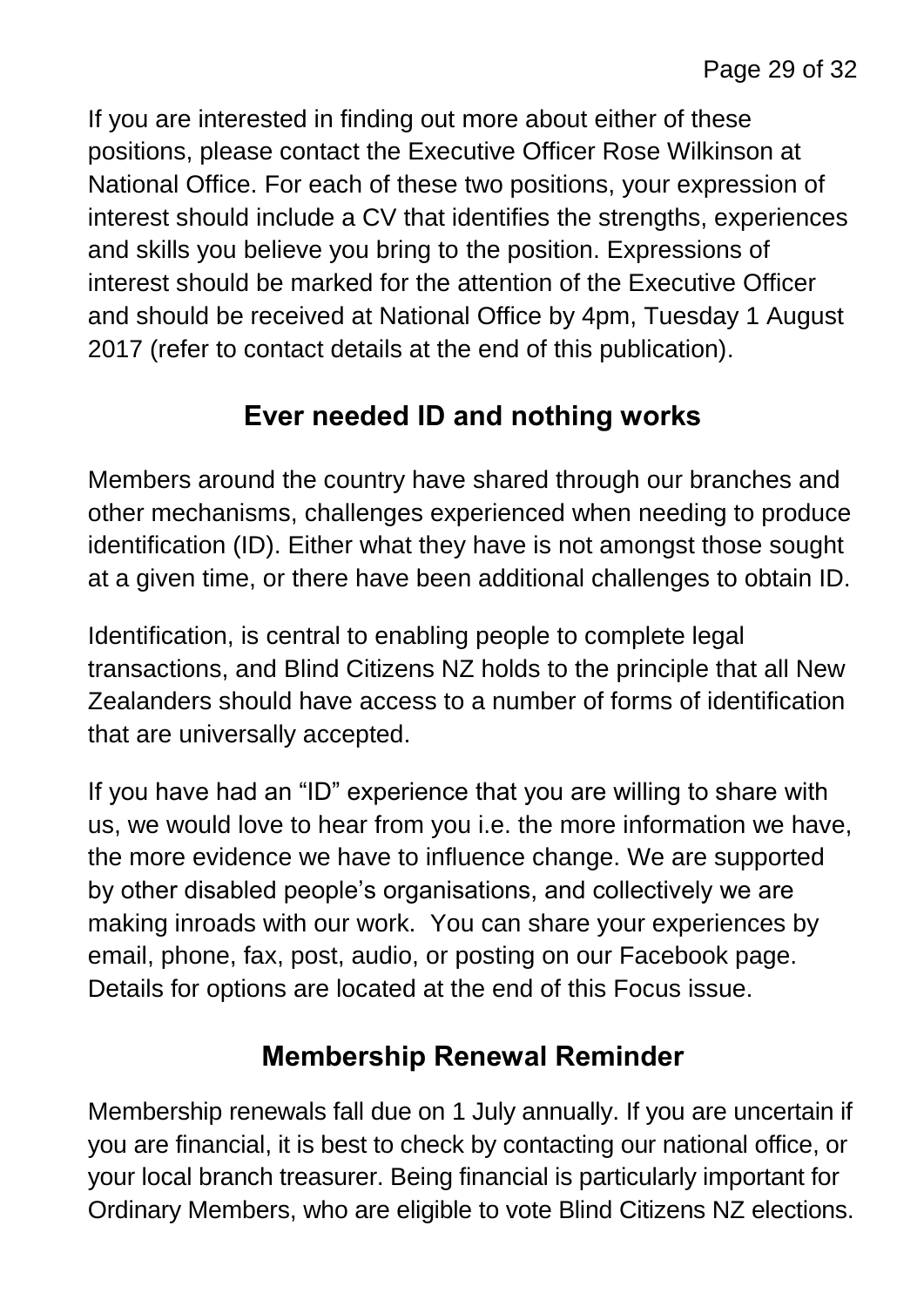## **World Blind Union Committee – Vacancy to Fill Call for Expressions of Interest**

If you have an interest in international blindness matters then please read on for we have a vacancy to fill… Blind Citizens NZ's World Blind Union (WBU) Committee exists to support the role of the World Blind Union Representative. The committee comprises up to four financial Ordinary Members of Blind Citizens NZ, plus the WBU Representative. The term of office for all positions is two years and they conclude at the end of Blind Citizens NZ's 2018 AGM and Conference.

For personal reasons, Latifa Samy has resigned from the WBU Committee. The Board with regret, received her resignation and is now calling for expressions of interest to fill the vacancy. You can be certain that being part of the WBU Committee will quench your thirst of international blindness matters. Financial Ordinary Members of Blind Citizens NZ are invited to submit expressions of interest. Your CV should mention your involvement in and interest of Blind Citizens NZ, and blindness issues internationally. There is a 1,000 word-limit. The closing date by which expressions of interest must be received is **4pm, Thursday 1 June 2017.** These can be provided via:

- Post: PO Box 7144, Newtown, Wellington 6242;
- Email: [rwilkinson@abcnz.org.nz;](mailto:rwilkinson@abcnz.org.nz) Fax: 04-389-0030

#### **Letters to the Editor**

Articles for potential publication in Focus are encouraged. Submitters are encouraged to take into consideration that we have limited resources, coupled with space constraints. This imposes an approximate word-limit of 400 words. This equates to approximately one page. Articles can be posted to our mailing address PO Box 7144, Newtown, Wellington 6242, or emailed to the editorial group at the following: [focus@abcnz.org.nz](mailto:focus@abcnz.org.nz)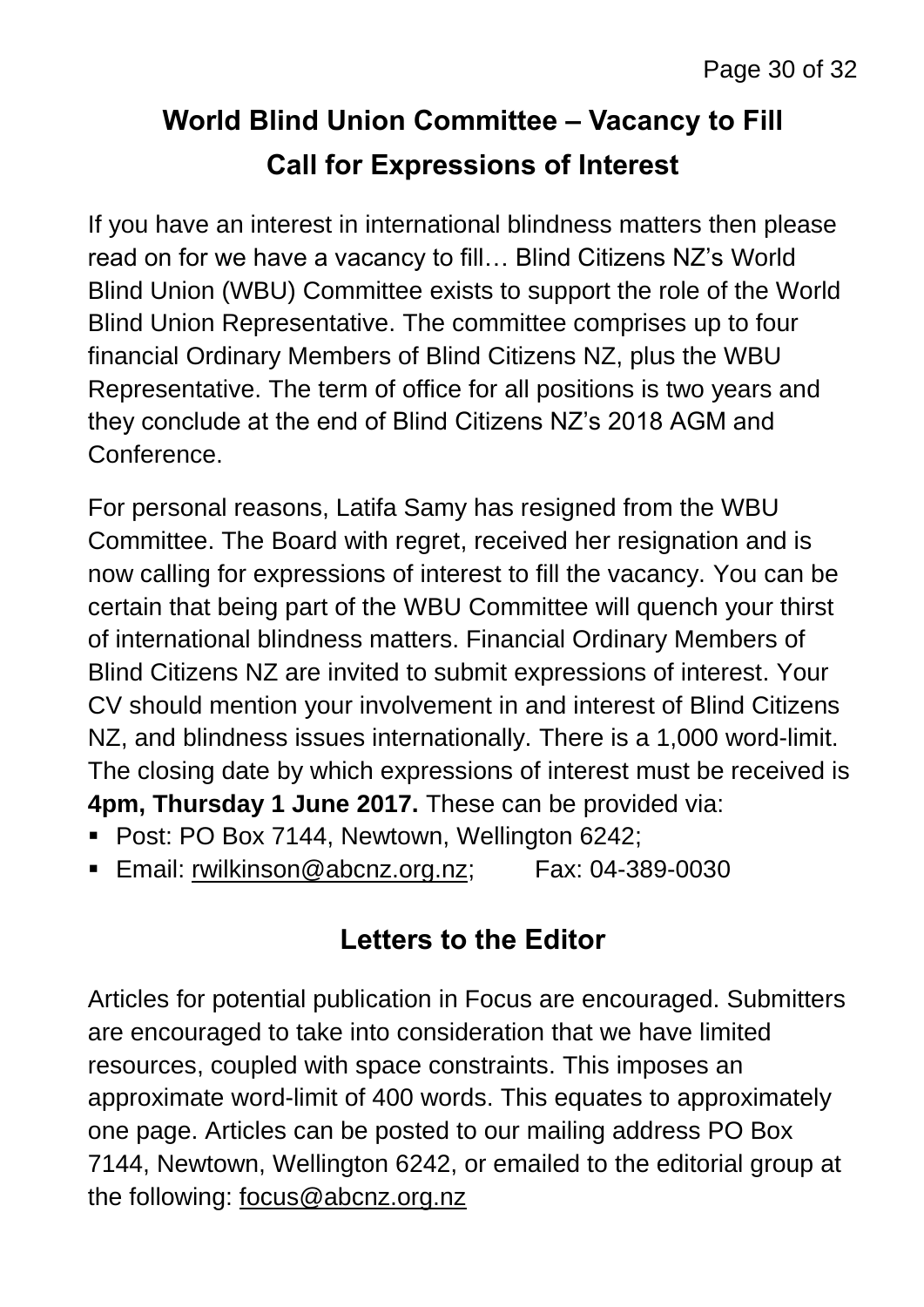#### **Personnel - Blind Citizens NZ**

#### **Board**

- **National President**: Jonathan Godfrey (Management Committee) [jonathan@tactileimpressionz.co.nz](mailto:jonathan@tactileimpressionz.co.nz)
- **Acting Vice President:** Martine Abel-Williamson (Member-at-Large / Management Committee): [martine.the1@xtra.co.nz](mailto:martine.the1@xtra.co.nz)
- Andrea Courtney (Member-at-Large): [andycoute@xtra.co.nz](mailto:andycoute@xtra.co.nz)
- Geraldine Glanville (Member-at-Large): [gbglanville@xtra.co.nz](mailto:gbglanville@xtra.co.nz)
- Shaun Johnson (Member-at-Large): [shaun.zdots@xtra.co.nz](mailto:shaun.zdots@xtra.co.nz%20co.nz)
- Murray Peat (Member-at-Large / Management Committee): phone 021 081 66126; [murraytp@xtra.co.nz](mailto:murraytp@xtra.co.nz)
- Amanda Stevens (World Blind Union Representative): [amanda.stevens824@gmail.com](mailto:amanda.stevens824@gmail.com)
- Paula Waby (Member-at-Large / Management Committee): [paula.waby4@gmail.com](mailto:paula.waby4@gmail.com)

## **Focus Editor**

**Email** articles to**: [focus@abcnz.org.nz](mailto:focus@abcnz.org.nz) Post**: PO Box 7144, Newtown, Wellington 6242

## **National Office**

**Postal**: PO Box 7144, Newtown, Wellington 6242 **Physical**: Ground Floor, 113 Adelaide Road, Newtown, Wellington **Phone**: 04-389-0033; 0800-ABCNZ-INC (0800-222-694) **Fax**: 04-389-0030; Internet: [http://www.abcnz.org.nz](http://www.abcnz.org.nz/) **Email**: [enquiries@abcnz.org.nz](mailto:enquiries@abcnz.org.nz) or [admin@abcnz.org.nz](mailto:admin@abcnz.org.nz) **Executive Officer, Rose Wilkinson**: [rwilkinson@abcnz.org.nz](mailto:rwilkinson@abcnz.org.nz)